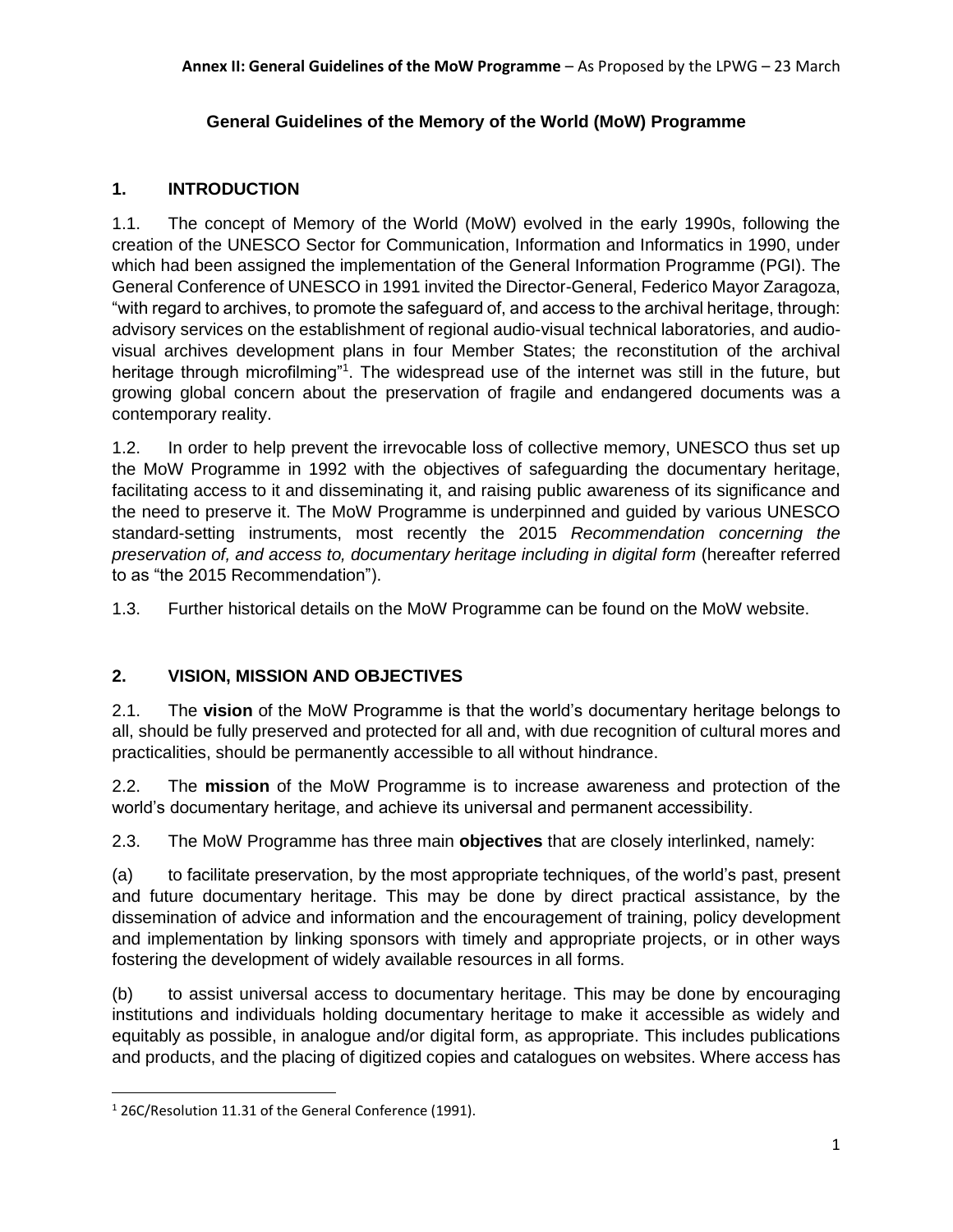implications for owners or custodians, these are respected. For example, such implications may refer to legislative limitations on the accessibility of archives. They may also refer to cultural sensitivities, including indigenous communities' ownership or custodianship of their materials and their guardianship of access.

(c) to increase awareness worldwide of the existence and significance of documentary heritage and thereby foster dialogue and mutual understanding between people and cultures. This may be done by developing the MoW registers, the media, promotional and informational publications, exhibitions, prizes, awards, educational programmes and use of the MoW logo. Preservation and access, in and of themselves, not only complement each other, but also raise awareness, as demand for access stimulates preservation work.

2.4. In its pursuit of these three main objectives, the MoW Programme recognises that "history is an unending dialogue between the present and the past<sup> $n$ </sup> or, in other words, the interaction between primary sources and their ongoing interpretation. The MoW Programme's concern is with the preservation and accessibility of primary sources, not with their interpretation or the resolution of historical disputes. That is appropriately the province of historians, researchers and other interested parties.

# **3. DEFINITIONS**

3.1. For the purposes of the present General Guidelines and as defined by the 2015 Recommendation, it is understood that:

3.1.1. A **document** is an object comprising analogue or digital informational content and the carrier on which it resides. It is preservable and usually moveable. The content may comprise signs or codes (such as text), images (still or moving) and sounds, which can be copied or migrated. The carrier may have important aesthetic, cultural or technical qualities. The relationship between content and carrier may range from incidental to integral.

3.1.2. **Documentary heritage** comprises those single documents – or groups of documents – of significant and enduring value to a community, a culture, a country or to humanity generally, and whose deterioration or loss would be a harmful impoverishment. Significance of this heritage may become clear only with the passage of time. The world's documentary heritage is of global importance and responsibility to all, and should be fully preserved and protected for all, with due respect to and recognition of cultural mores and practicalities. It should be permanently accessible and re-usable by all without hindrance. It provides the means for understanding social, political, and collective as well as personal history. It can help to underpin good governance and sustainable development. For each Member State, its documentary heritage reflects its memory and identity, and thus contributes to determining its place in the global community.

3.1.3. **Memory institutions** may include but are not limited to archives, libraries, museums and other educational, cultural and research organizations.

3.2. These and associated terms are further elaborated on the MoW website.

<sup>2</sup> E H Carr, *What is History?*, 1961, Cambridge UP, pp. 123-132.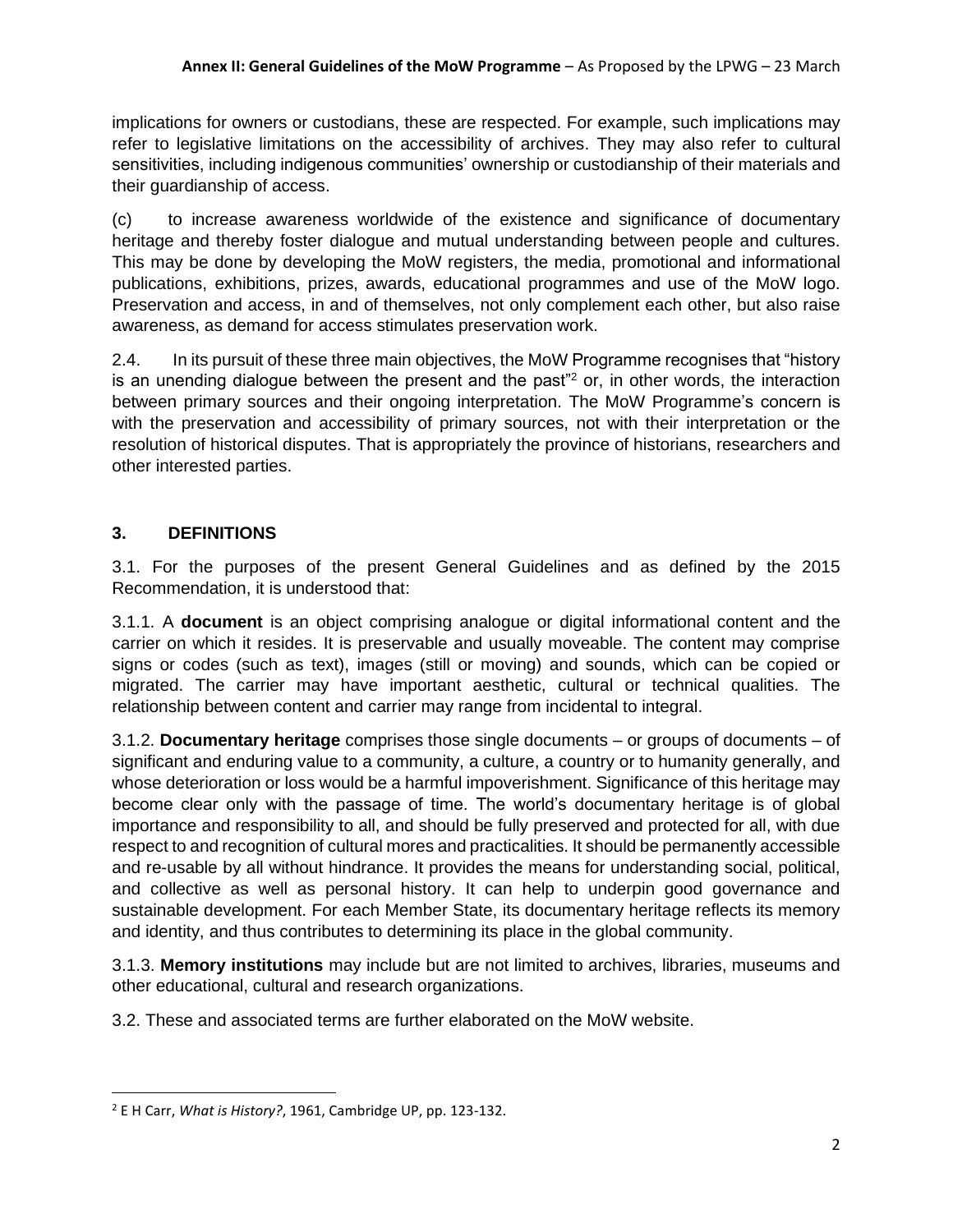# **4. DESCRIPTION AND STRATEGY**

4.1. The five strategies for the MoW Programme are set out in the 2015 Recommendation as follows: identification of documentary heritage; preservation of documentary heritage; access to documentary heritage; policy measures; and national and international cooperation. The 2015 Recommendation sets out a range of recommended actions by Member States of UNESCO that are needed to adequately identify, preserve, and provide access to their documentary heritage, and to raise public awareness of its existence and importance. Putting them into practice, over time, will involve the shared actions of Member States, memory institutions, professional associations, the education and heritage sectors, partnerships and sponsors, software and hardware developers, civil society organizations, benefactors and individuals. National and regional MoW committees of the MoW Programme will also have a part to play as the tasks unfold.

4.2. For additional details on how the five strategies may be implemented, you may consult, on the UNESCO website, the questionnaire for the preparation of reports by Member States on the application of the 2015 Recommendation.<sup>3</sup>

# **5. STRUCTURE OF THE MoW PROGRAMME**

5.1. The MoW Programme is carried forward by a tripartite structure of committees in which each sphere (international, regional, national) operates separately, but is part of a single network as described in the present General Guidelines.

### 5.1.1. **International Advisory Committee (IAC)**

5.1.1.1. The IAC is the peak MoW Programme body, responsible for advising UNESCO on the planning and implementation of the MoW Programme as a whole.

5.1.1.2. As provided for in its Statutes, the IAC comprises 14 international experts, chosen for their expertise in safeguarding documentary heritage. The experts are selected taking due account of geographical and gender representation, and in such a way as to represent the various disciplines and schools of thought prevalent in this field within Member States and in the main international professional organizations, such as the International Council on Archives (ICA) and the International Federation of Library Associations and Institutions (IFLA). The members of the IAC are appointed by the Director-General who then presents their names in an information document for the UNESCO Executive Board to take note of, after consultation with the National Commissions of the concerned Member States, and serve in a personal capacity, not as representatives of States or any other affiliated entities. They will not seek or accept instructions from governments or other authorities.

5.1.1.3. The IAC is assisted by a Secretariat, based at UNESCO headquarters in Paris (hereafter referred to as "MoW Secretariat"). The MoW Secretariat carries out administrative functions, including maintenance of the main MoW Programme website and liaison between the IAC and its sub-committees, national and regional MoW committees as well as partners established within

<sup>&</sup>lt;sup>3</sup> Questionnaire for the preparation of reports by Member States on the application of the Recommendation concerning the preservation of, and access to, documentary heritage including in digital form (2015 <https://unesdoc.unesco.org/ark:/48223/pf0000265558>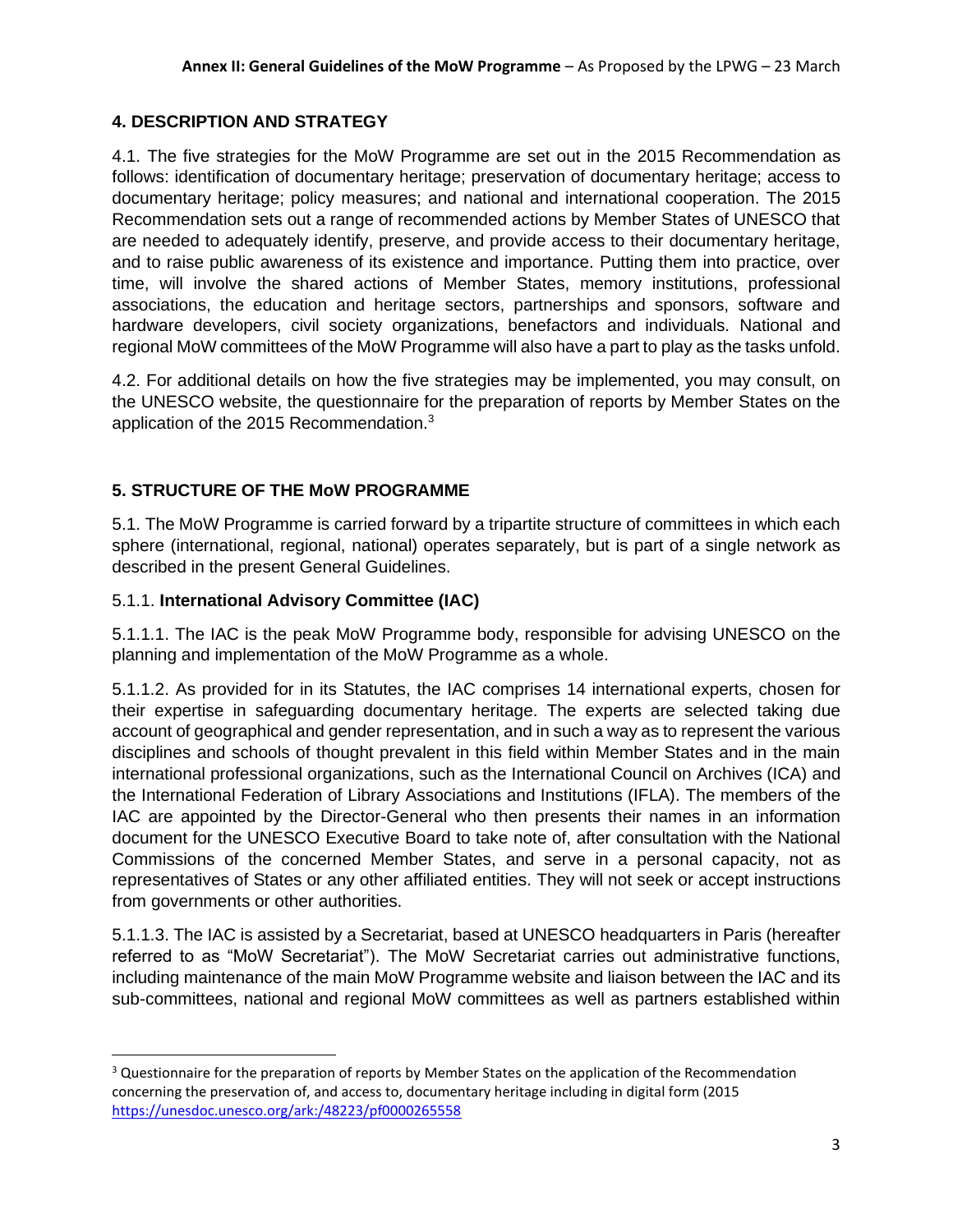the framework of the MoW Programme. The Director-General or his/her representative participates in the work of the IAC or its subcommittees but without the right to vote.

5.1.1.4. As needed, the IAC establishes subcommittees which it deems useful to further its work. It assigns their terms of reference and, in consultation with the Director-General of UNESCO, appoints their chairs who, assisted by the MoW Secretariat and in discussion with appropriate professional bodies, selects the members and informs the IAC chair. These bodies report to each meeting of the IAC and, when necessary, the Bureau.

5.1.1.5. Details on subcommittees in operation at any one time can be found on the MoW website. Currently, they include the Register Sub-Committee (RSC), the Preservation Sub-Committee (PSC) and the Education and Research Sub-Committee (SCEaR).

### 5.1.2. **National MoW Committees**

5.1.2.1. National MoW committees are autonomous entities operating at the national level.

5.1.2.2. The establishment of one national MoW committee in every Member State where it is practicable is a goal of the Programme. There shall be no more than one national MoW committee in each Member State. A national MoW committee may be established by an individual, a group of individuals or a Member State's National Commission for UNESCO or, in the absence of a National Commission, the relevant government body in charge of relations with UNESCO. When the national MoW committee is established by an individual or group of individuals, the individual or group of individuals shall seek the endorsement of the National Commission for UNESCO or, in the absence of a National Commission, the relevant government body in charge of relations with UNESCO, in order for the committee to have official recognition. The National Commission or, in the absence of a National Commission, the relevant government body in charge of relations with UNESCO, shall notify the MoW Secretariat of the establishment of a national MoW committee.

5.1.2.3. National MoW committees are composed of members serving in a personal capacity, or as representatives of memory institutions or cultural authorities. Whether highly formalised and structured or more informal in approach, the essence of a committee is that it is a gathering of experts from across the documentary heritage field in its country.

5.1.2.4. National MoW committees are expected to meet the following requirements:

- An operational link with its National Commission or, in the absence of a National Commission, the relevant government body in charge of relations with UNESCO. If there is a regional MoW committee, a connection is encouraged;
- Membership which reflects the Member States' geographic character, the important cultural groups, gender, and the relevant knowledge and expertise;
- Written terms of reference and rules, including the basis of membership and succession;
- Ability to discharge their role. This may include funding and support, links to major memory institutions and government bodies;
- A commitment to awareness raising through regular reporting to the National Commission or, in the absence of a National Commission, the relevant government body in charge of relations with UNESCO (copied to the MoW Secretariat and, if appropriate, regional MoW committee).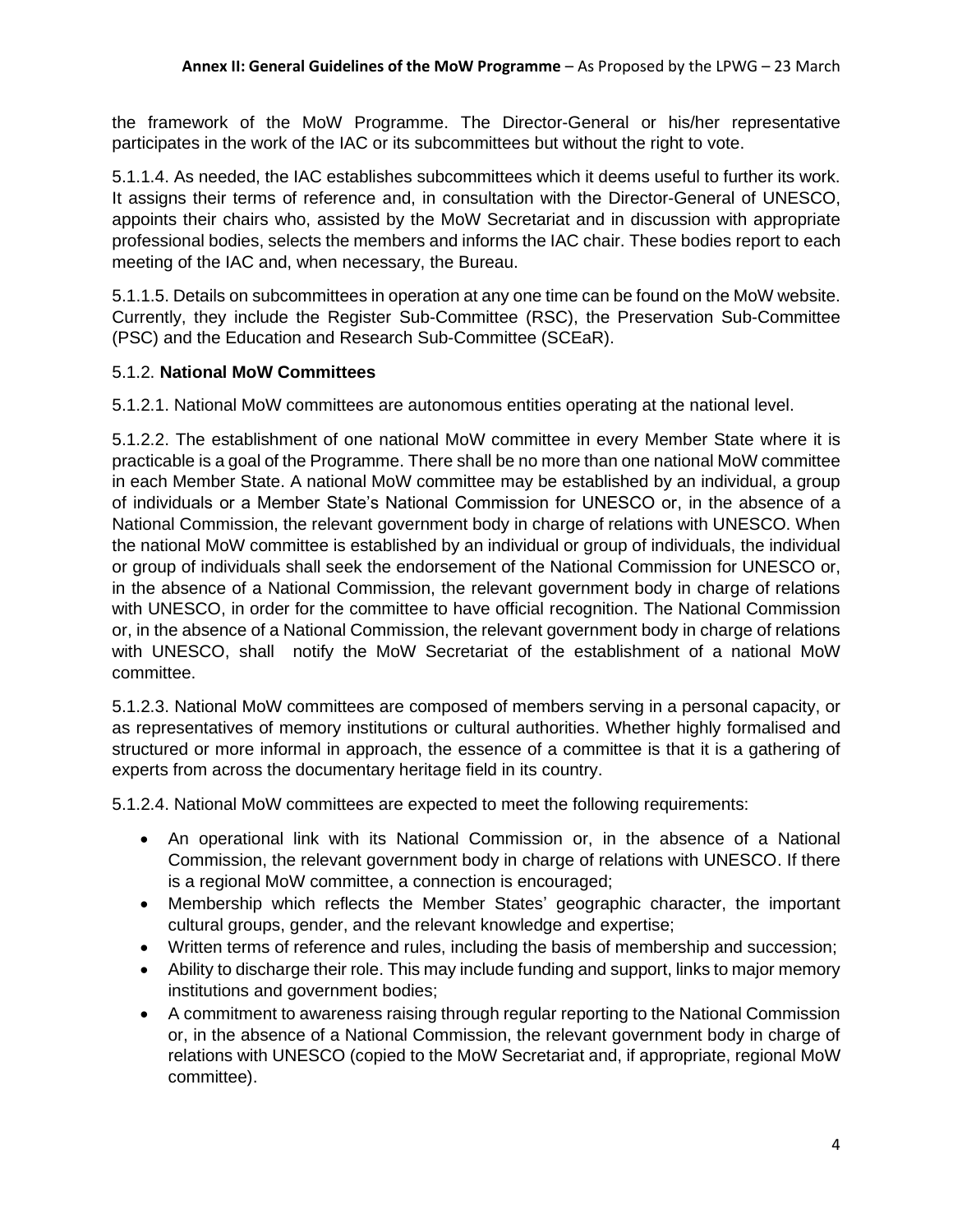5.1.2.5. National MoW committees will vary in their roles and range of activities but all national MoW committees must ensure that their roles and activities reflect the vision, mission and objectives of the MoW Programme, as set out in **Section 2** of the present General Guidelines. Operating a national MoW register is one possible activity and some Member States have quite substantial registers.

5.1.2.6. National MoW committees established pursuant to **Section 5.1.2.2** shall apply for the use of the MoW name and logo in line with the Directives Concerning the Use of the Name, Acronym, Logo and Internet Domain Names of UNESCO. More details on the MoW logo are available on the MoW website (see also **Section 6** of the present General Guidelines).

5.1.2.7. A template for terms of reference of national MoW committees is available on the MoW website.

## 5.1.3. **Regional MoW Committees**

5.1.3.1. Regional MoW committees are autonomous entities operating at the regional level. They are cooperative structures that bring together, on a voluntary basis, national MoW committees which share a geographic area, or other common interests such as a shared culture. They provide a means of addressing issues which fall outside the practical scope of the IAC on the one hand, or individual national MoW committees on the other.

5.1.3.2. The initiative to establish a regional MoW committee may come from a group of national MoW committees, the IAC, or the MoW Secretariat.

5.1.3.3. Regional MoW committees are expected:

- to operate a regional MoW register;
- to pursue advocacy and publicity over a large geographic area;
- to run cooperative events such as training workshops on chosen topics;
- to bring delegates of national MoW committees together for periodic meetings;
- to "backstop" for countries in the region that do not have a national MoW committee;
- to assist in forming and mentoring new national MoW committees;
- to maintain up-to-date contact details for members and associates across the region;
- to produce regional publications, in line with the UNESCO Publications Guidelines.

5.1.3.4. Administrative and funding arrangements for regional MoW committees shall depend upon the constituting national MoW committees.

5.1.3.5. Regional MoW committees are required to submit a formal report biennially to the IAC, through the MoW Secretariat.

# **6. The MoW logo**

6.1. The Memory of the World logo permits regional and national MoW committees as well as institutions holding items listed on a register to demonstrate their link with UNESCO. This can be useful in publicizing the work of the committee in promoting or protecting documentary heritage, or in highlighting an inscription on a register. However, its use is subject to the provisions which are set out in the Guidelines for Logo Use available on the MoW website.

6.2. The Guidelines for Logo Use are themselves in compliance with the Directives Concerning the Use of the Name, Acronym, Logo and Internet Domain Names of UNESCO. UNESCO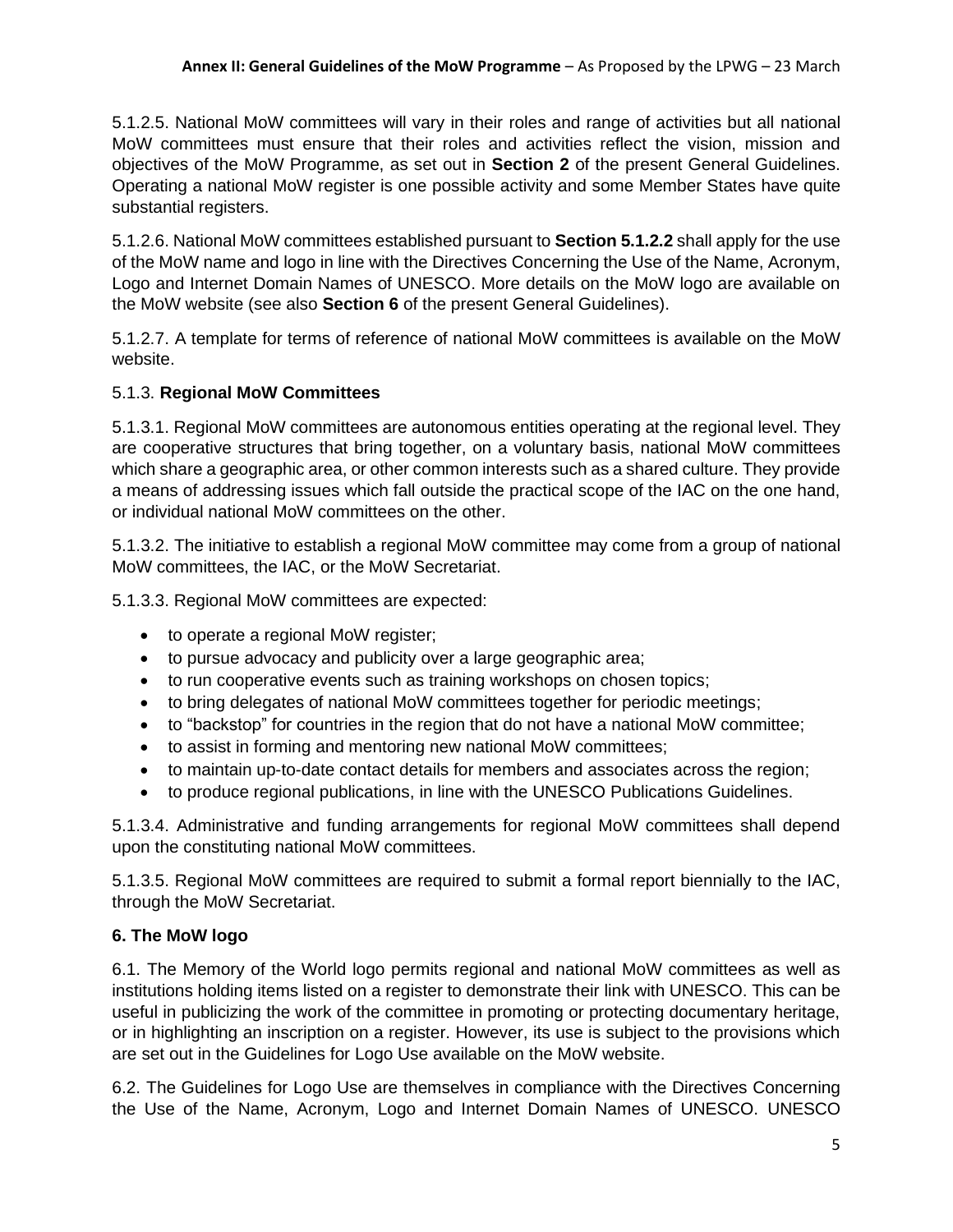determines the conditions under which the logo can be used and may request the cessation of use in the case of unauthorized, or a violation of, usage. For national MoW committees and institutions holding items on a register, an application can be sent to the MoW Secretariat through a National Commission for UNESCO or, in the absence of a National Commission, the relevant government body in charge of relations with UNESCO. To be entitled to use the MoW name and logo, regional committees must apply for permission from the MoW Secretariat. The Secretariat may, on the advice of the IAC or its Bureau, grant such permission.

6.3. The logo is a symbolic graphic in which the concentric circles can be interpreted to represent various document formats, as well as the diffusion and preservation of memory. The breaks in the circles thereby represent lost and missing memory.

# **7. MEMORY OF THE WORLD ACTIVITIES**

7.1. Fulfilling the MoW Programme's objectives leads to a range of activities that are constantly evolving. A reading of the 2015 Recommendation will suggest the future trajectory of the MoW Programme, and the opportunities and challenges ahead. The activities of the MoW Programme are, but not limited to, the following:

# 7.2. **Workshops and seminars**

7.2.1. MoW workshops and seminars are held in the national, regional and international domains and would be organised by MoW committees, the MoW Secretariat, or international nongovernmental organizations in partnership with the MoW Secretariat, such as IFLA and the ICA. They may be stand-alone events, or linked to other events.

7.2.2. MoW workshops and seminars take various forms and are of varying duration. For instance:

- *Special events:* anniversaries, launches of projects or publications, public awareness raising;
- *Policy and strategy*: implementation of the 2015 Recommendation and of other UNESCO standard-setting instruments;
- *Capacity building*: training in preservation, collection management, access and other professional topics;
- *Nomination preparation*: mentoring first-time nominators in preparing and submitting nominations.

## 7.3. **Publications**

7.3.1. MoW-branded or MoW-related publications may be directly commissioned or produced by UNESCO, or co-produced with commercial publishers. They are also produced by individual MoW committees. In addition, UNESCO facilitates the publication of relevant texts and manuals by professional associations. Publications may be hard-copy or electronic, or both. Hard copy publications may be distributed through commercial channels, memory institutions or UNESCO offices; electronic publications are often accessible on websites.

7.3.2. The main MoW website carries an indicative but not exhaustive list of publications. Categories include the following:

• *Professional manuals:* Guidelines and standards on preservation, digitisation, library management, professional philosophy;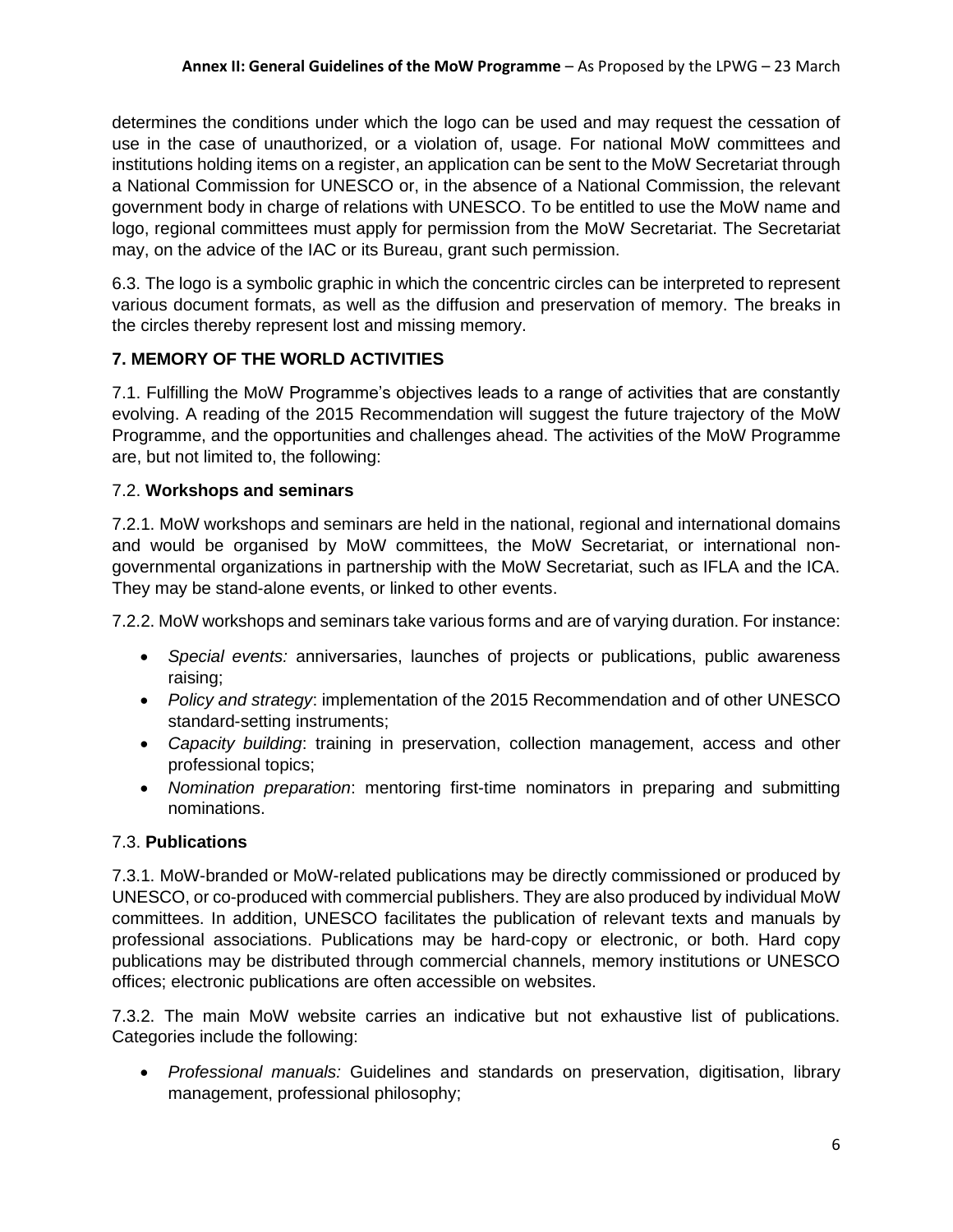- *Registers:* Illustrated books about inscriptions on various MoW registers national, regional and international – and related ebooks and websites. MoW registers are typically accessible on the websites maintained by the responsible MoW committees;
- *Academic and research*: in-depth theses, articles, newsletters and books on the principles of MoW, its socio-cultural importance and its place in the educational and research spectrum and disciplines;
- *Guidelines*: The General Guidelines and related publications are produced in several languages;
- *General*: Books, booklets and web publications on topics ranging from legal deposit legislation to lost memory.

# 7.4. **UNESCO International Days**

7.4.1. The United Nations General Assembly designates a number of "International Days" to mark important aspects of human life and history. Specialized agencies, including UNESCO, can also proclaim International Days. In this case, the proclamation of international days depends on their governing bodies and internal regulations only.

7.4.2. UNESCO thus celebrates United Nations International Days related to its fields of competence, in addition to the other International Days proclaimed by UNESCO's governing bodies or other institutions.<sup>4</sup> All entities and individuals active in the MoW Programme are encouraged to participate in relevant activities related to these International Days.

7.4.3. Many of these International Days are related to documentary heritage and therefore to MoW. An indicative list of such International Days is available on the MoW website.

## 7.5. **Prizes and awards**

7.5.1. In various settings, the MoW Programme may provide awards and other forms of recognition, including Certificates of Inscription for documentary heritage added to any of its registers, and certificates of attendance at seminars and training events.

7.5.2. The UNESCO/Jikji Memory of the World prize, which commemorates the inscription on the International MoW Register of the *Buljp jikji simche yojeol*, the oldest existing book printed with moveable metal type, is funded by the Republic of Korea through the Municipal Council of Cheongju City. The cash prize is awarded every two years by the Director-General of UNESCO to an individual, institution or other entity that has made a significant contribution to the preservation and accessibility of the documentary heritage.

## 7.6. **Standard-setting instruments**

7.6.1. UNESCO adopts standard-setting instruments. They are classified into three types: conventions, recommendations, and declarations. A full explanation of this is available on the UNESCO website.

7.6.2. The 2015 Recommendation is an example of such an instrument. It sets out international best practice relating to preserving and accessing documentary heritage, and calls on Member States to undertake a range of actions in this regard. The Appendix of the 2015 Recommendation

<sup>4</sup> See http://en.unesco.org/celebrations/international-days.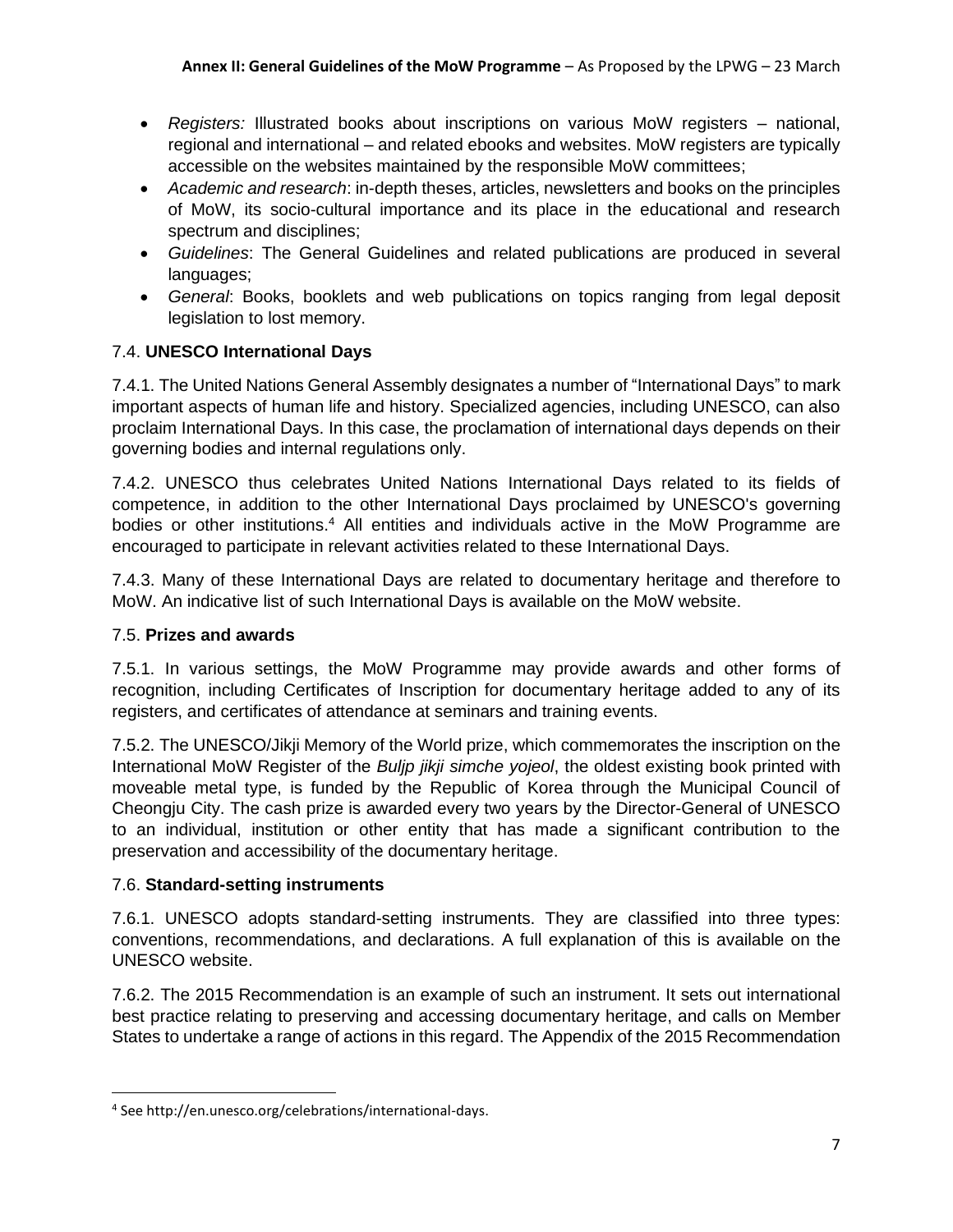lists a number UNESCO standard-setting instruments relevant to the objectives of the MoW Programme.

7.6.3. UNESCO standard-setting instruments are particularly useful to memory institutions when developing their own policies and rules, because they can be cited as authoritative international benchmarks on which institutional policy and practice can be based.

# 7.7. **Other texts**

7.7.1. There are other texts which do not fit the above UNESCO classification but which are also important and useful reference points.

7.7.2. Several of these are also listed in the Appendix to the 2015 Recommendation. The following merit special mention:

- The Berne Convention for the Protection of Literary and Artistic Works (last amended in 1979);
- The IFLA Statement on Libraries and Intellectual Freedom (1999);
- The Universal Declaration on Archives (2010), accepted by the International Council on Archives (ICA) and endorsed by UNESCO (2011). It is a succinct statement of archival principles;
- The "Vancouver Declaration" (2012): The Memory of the World in the Digital Age: Digitization and Preservation. This statement was the outcome of an international conference of specialists and is a reference point for principles and practice.

## 7.8. **Research and education**

7.8.1. The MoW Programme encourages the disciplines of research and scholarship using documentary heritage as source material in historical research, incorporating the use of MoW registers as a starting point for research. Including MoW issues in school and university curricula, and linking them to memory institutions, will encourage an awareness of the preservation of documentary heritage and will help the experiences of the past speak to the present.

7.8.2. The IAC Education and Research Sub-Committee oversees this strategy and develops networks of educational and memory institutions, together with knowledge centres, as an aid to awareness raising, research and publication. In this way, the MoW registers and publications are seen as a starting point for a journey of research and discovery.

## 7.9. **Exhibitions and events**

7.9.1. Exhibitions can take many forms, ranging from a series of posters to a large scale curated and multi-media experience at a memory institution. On-line exhibitions, presented on a website, or in a 'virtual' gallery or museum, are a variation of the concept. Typically, exhibitions are built around documents which have been inscribed on MoW registers. Significant documents can be put on display, and they satisfy a natural public curiosity to see 'the real thing'. Exhibitions are often inspired by a MoW committee, partnering with an organisational host which provides the budget, space and facilities for display.

7.9.2. Sometimes public events, such as lectures or film screenings, are organised in conjunction with an exhibition – or, in a further variation, with the public presentation by UNESCO of a Certificate of Inscription to a custodial institution. The options available for raising awareness and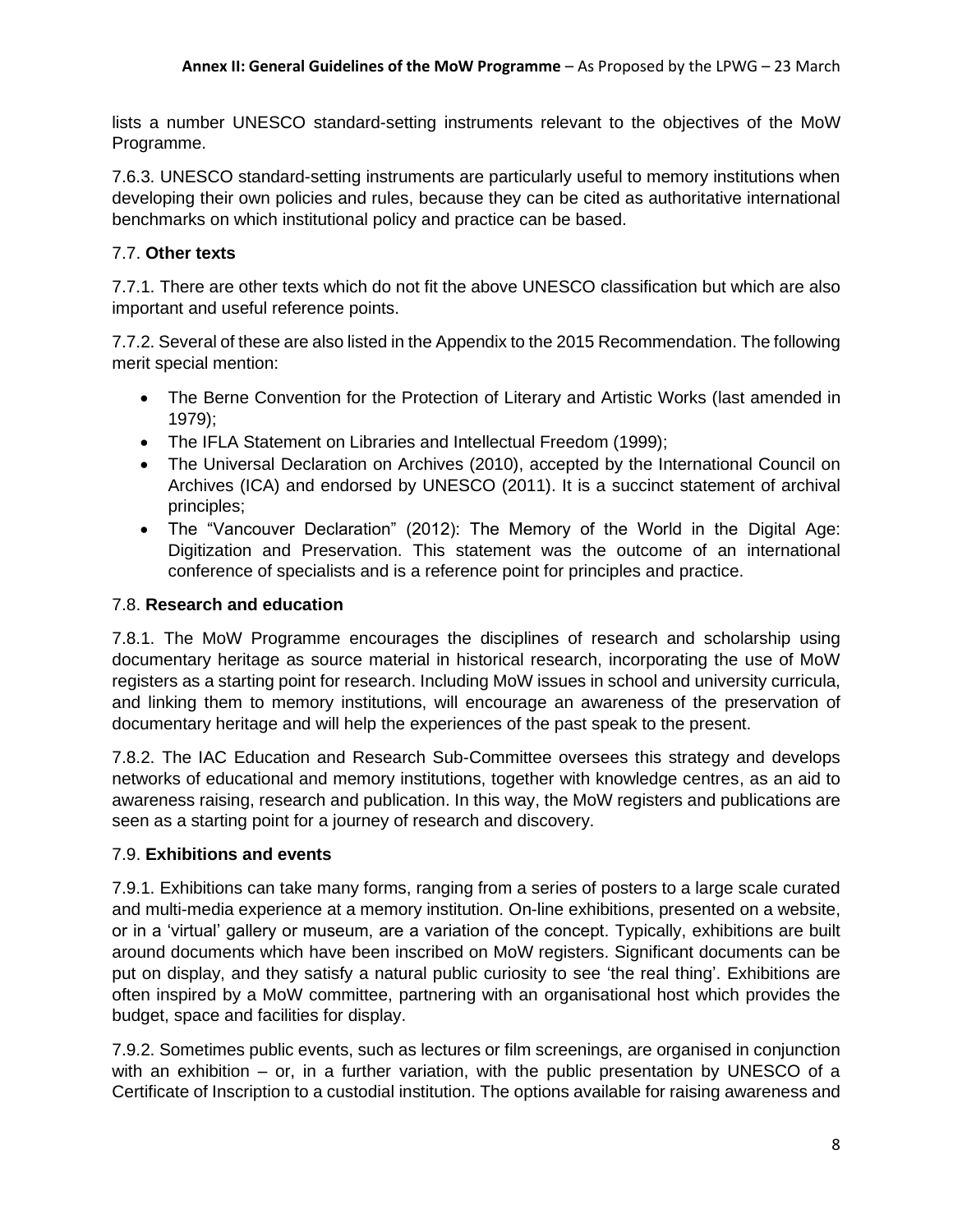attracting public attention to the documentary heritage and the objectives of the MoW Programme are really limited only by imagination.

#### 7.10. **The International, Regional and National MoW Registers**

7.10.1. The Memory of the World Programme was established to assist Member States to preserve documentary heritage at large. There are three types of register which help to draw attention to this need for documentary heritage preservation. The International MoW Register was established in 1995, with the first inscriptions being added in 1997. Nominations to this International MoW Register are invited and processed in biennial cycles. Over time, regional and national MoW committees have established their own public registers and the number is constantly growing. The registers serve as a showcase for documentary heritage which, by its obvious significance and symbolism, draws the attention of decision makers as well as the general public to a much larger need. The inscribed documents represent a small portion of equally important documents. They help to make a generalised ideal – the preservation of documentary heritage – accessible and concrete.

7.10.2. The selection criteria for all registers are based on the criteria set for the International MoW Register, although the wording may vary to reflect regional and/or national specificities. The registers are differentiated by their geographic coverage, and whether the influence of the heritage inscribed is judged to be of international, regional or national significance, a term which refers to the values and meanings that items and collections have for people and communities. As new national or regional MoW registers are established, their selection criteria and nomination process must first be approved by the relevant UNESCO Regional Office, the relevant National Commission or, in the absence of a National Commission, the relevant government body in charge of relations with UNESCO.

7.10.3. All MoW registers operate autonomously and to their own time frames. All inscriptions have equal importance in the eyes of UNESCO. The world's documentary heritage is so vast and complex that a single register would be unwieldy and unworkable. The tripartite approach allows regional and national expertise to be applied to assessing nominations in a way that would be impossible if there was just a single international register. Where a given document or a collection fulfills the selection criteria for inscription, it may appear in more than one register simultaneously. Given the autonomy of national registers, the selection of items for possible inscription on such national registers may include an informal tentative list of items of documentary heritage considered worthy of inscription at the national, regional and/or international level. Such a list, where it exists, is managed by the Member State concerned.

7.10.4. For each register, all successful nominators receive an official Certificate of Inscription. A formal certificate presentation is potentially a high-profile media event that benefits both the recipient institution and UNESCO. Official Certificates of Inscription are either hand-delivered or delivered by mail. But this is to miss an opportunity to promote both the document and its moment of inscription.

7.10.5. Owners and custodians of inscribed documentary heritage are encouraged to publicize their status and to draw public attention to the items that have been inscribed. Many memory institutions have placed selected items on public display; they have digitized them so that they are readily accessible; they have promoted their recognition through websites and social media; they have sold reproductions as retail products; they have published histories and descriptions of them in order to further explain their significance for communities, nations or regions.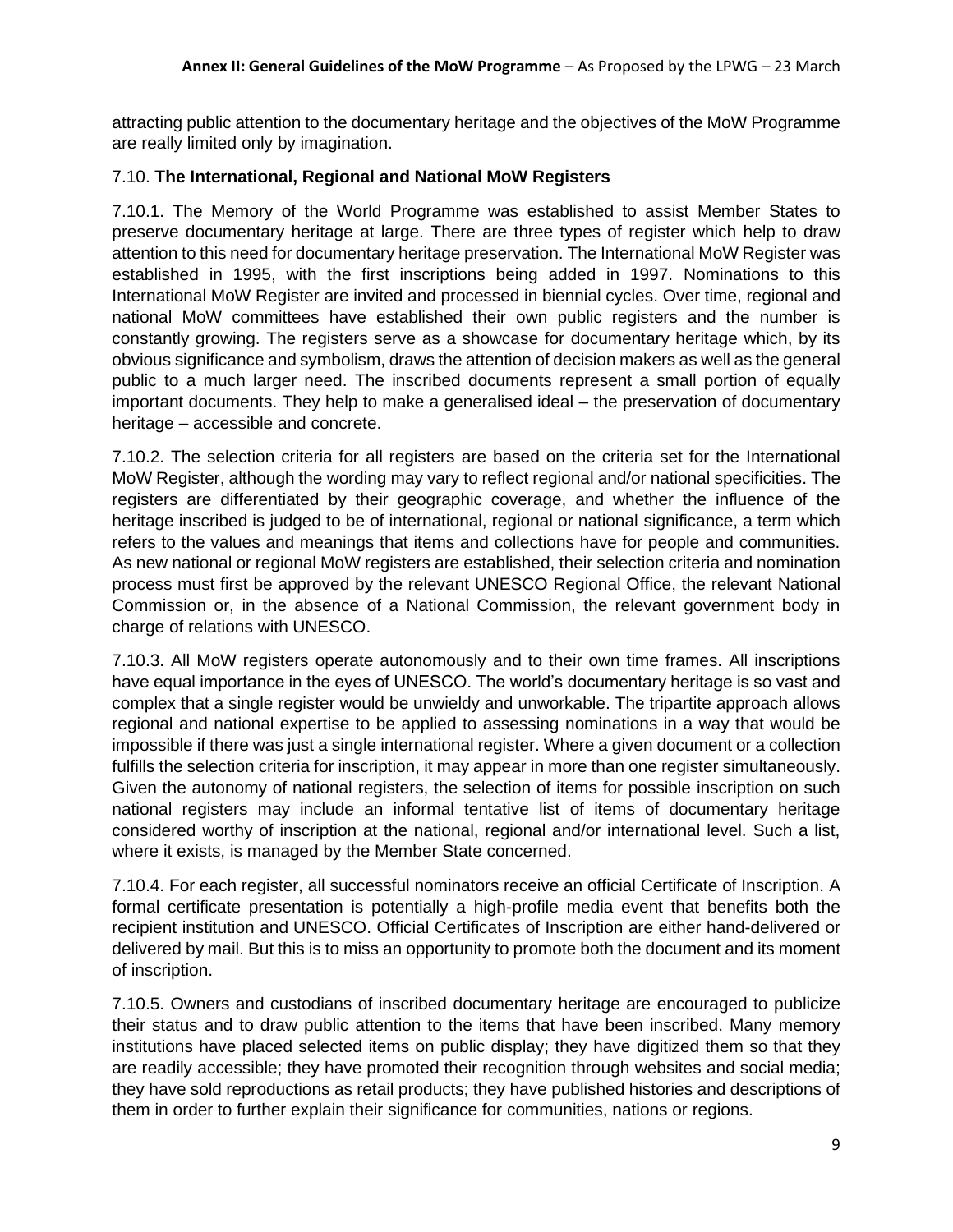7.10.6. In addition, owners and custodians of inscribed documentary heritage or organizers of MoW Programme related activities are entitled to use, and are encouraged to apply for, a personalised or localised version of the UNESCO/MoW logo, in accordance with the Directives Concerning the Use of the Name, Acronym, Logo and Internet Domain Names of UNESCO.

7.10.7. Below follows a detailed description of the International MoW Register, which is operated by the MoW Secretariat. Regional and national MoW registers operate in a similar manner, though with individual variations, and readers should refer to the websites of the relevant MoW committees operating these registers for further information.

# **8. THE INTERNATIONAL MoW REGISTER**

## 8.1**. Introduction**

8.1.1. The International MoW Register is one of the means available for achieving the three main objectives of the MoW Programme, as set out in **Section 2.3**. Accordingly, in administering the International MoW Register, the concern of the MoW Programme is with the preservation and accessibility of primary sources, not with their interpretation or the resolution of historical disputes.

8.1.2. In recognizing the need to preserve and provide for access to all documents of significant and enduring value to a community, a culture, a country or to humanity generally, and whose deterioration or loss would be a harmful impoverishment, the International MoW Register reinforces the 2015 Recommendation.

8.1.3. Consequently, the importance of the International MoW Register lies in the fact that it is the most visible part of the MoW Programme and functions as a means of raising awareness among the public, memory institutions, governmental, non-governmental and other stakeholders of the need to create a supportive policy environment for the protection, promotion, access and utilization of documentary heritage as a whole.

8.1.4. To seek inscription on the International MoW Register, a nomination on the prescribed nomination form, available on the MoW website, must be duly lodged with the MoW Secretariat. It will undergo subsequent assessment in line with the criteria for inscription set out in **Section 8.3** below.

## 8.2. **Inadmissible nominations**

8.2.1. There are some limitations and exclusions on the scope of documents that may be nominated. These are detailed in the explanatory *Companion* to these General Guidelines, available on the MoW website.

8.2.2. In summary, the following list of documents may be regarded by the Register Sub-Committee of the IAC as inadmissible for nomination:

• *Papers of contemporary political leaders and political parties:* Normally, these would be relevant to national or regional MoW registers, according to the due decisions of their MoW committees. However, the need to be  $-$  and to be seen to be  $-$  even-handed and objective can conflict with the current political circumstances in which every MoW committee operates. MoW registers should avoid being subject to any accusations of political partisanship.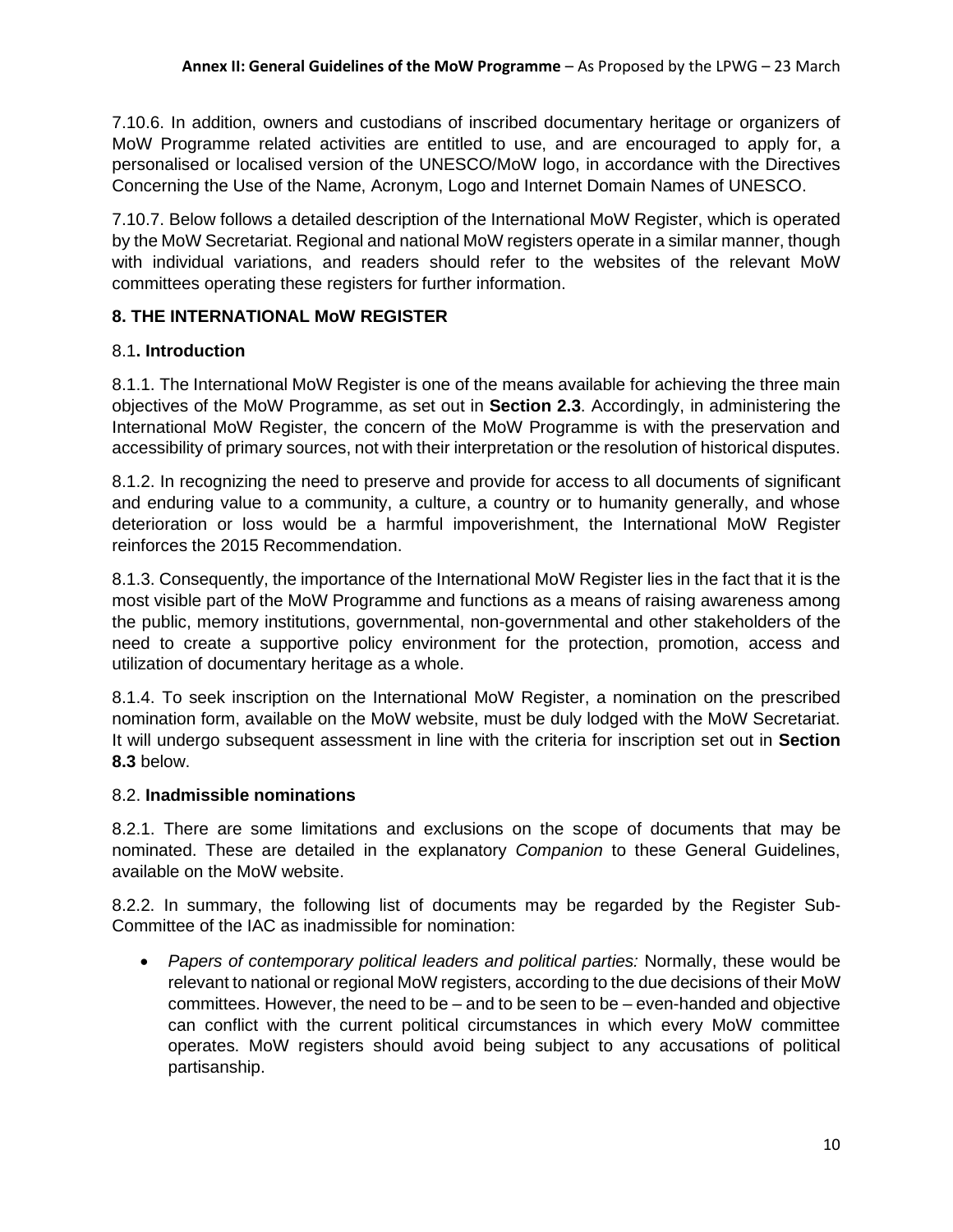- *National constitutions and similar documents:* These may be appropriate candidates for national MoW registers, but would not normally qualify for the International or regional MoW registers because their influence is usually restricted to the country concerned. Exceptions would be documents that have clearly had wide geographic influence, for example in serving as models for other national constitutions, or in pioneering what have since become universally accepted principles.
- *"Whole of institution" nominations:* While the nomination of a collection, a fonds or a group of collections and fonds is welcome, the nomination of the entire contents of a memory institution is unlikely to be successful, unless it demonstrates a significance, unity and coherence beyond the coincidence of material which happens to reside in the same institution.
- A severely degraded document, if its content and character have been compromised beyond the possibility of restoration.
- Any documents that promote issues and ideas in opposition to the purposes and principles of the Charter of the United Nations and of the UNESCO Constitution and/or promote any form of denial of human rights, foster hate speech or promote racist or discriminatory rhetoric.

# 8.3. **Criteria for inscription**

8.3.1. Using a consistent set of criteria facilitates more accurate analysis and helps elucidate the unique characteristics and meanings of each item or collection. All criteria are considered when making an assessment, but not all will be relevant to the item or collection. One or more criteria may apply and be interrelated. It is not necessary to find evidence for the application of all criteria to justify that an item is significant. Indeed, an item may be highly significant under only one primary criterion, with clarification added by considering the comparative criteria. The criteria are a prompt for describing how and why the item or collection is significant. They will have different shades of meaning depending on the type of item or collection under consideration.

The following criteria are applied to all nominations throughout the assessment process.

8.3.2 **Assessment is comparative and relative**. There is no absolute measure of cultural significance. Selection for inscription results from assessing the documentary heritage on its own merits against the selection criteria, against the general tenor of these General Guidelines, and in the context of past nominations, whether included or rejected.

8.3.3. **Authenticity and integrity.** The threshold test is whether the documentary heritage is what it appears to be. **Authenticity** is the quality of being real, true or genuine and not corrupted from the original. Has its identity and provenance been reliably established? Copies, replicas, forgeries, bogus documents or hoaxes can, with the best of intentions, be mistaken for the genuine article. For a document, **integrity** is the quality of being whole and complete. Is part of the documentary heritage being kept elsewhere and not included in this nomination? Is it all of the same age or have missing parts been replaced with newer copies? Is it an original – or if not, is it the earliest known generation? What percentage of the heritage remains in its original state?

8.3.4. This can be a complex matter, depending on the nature of the documents in question. Some documents – such as audiovisual media, digital files, and medieval manuscripts – may exist in variant versions of the same or differing antiquity, integrity or state of preservation.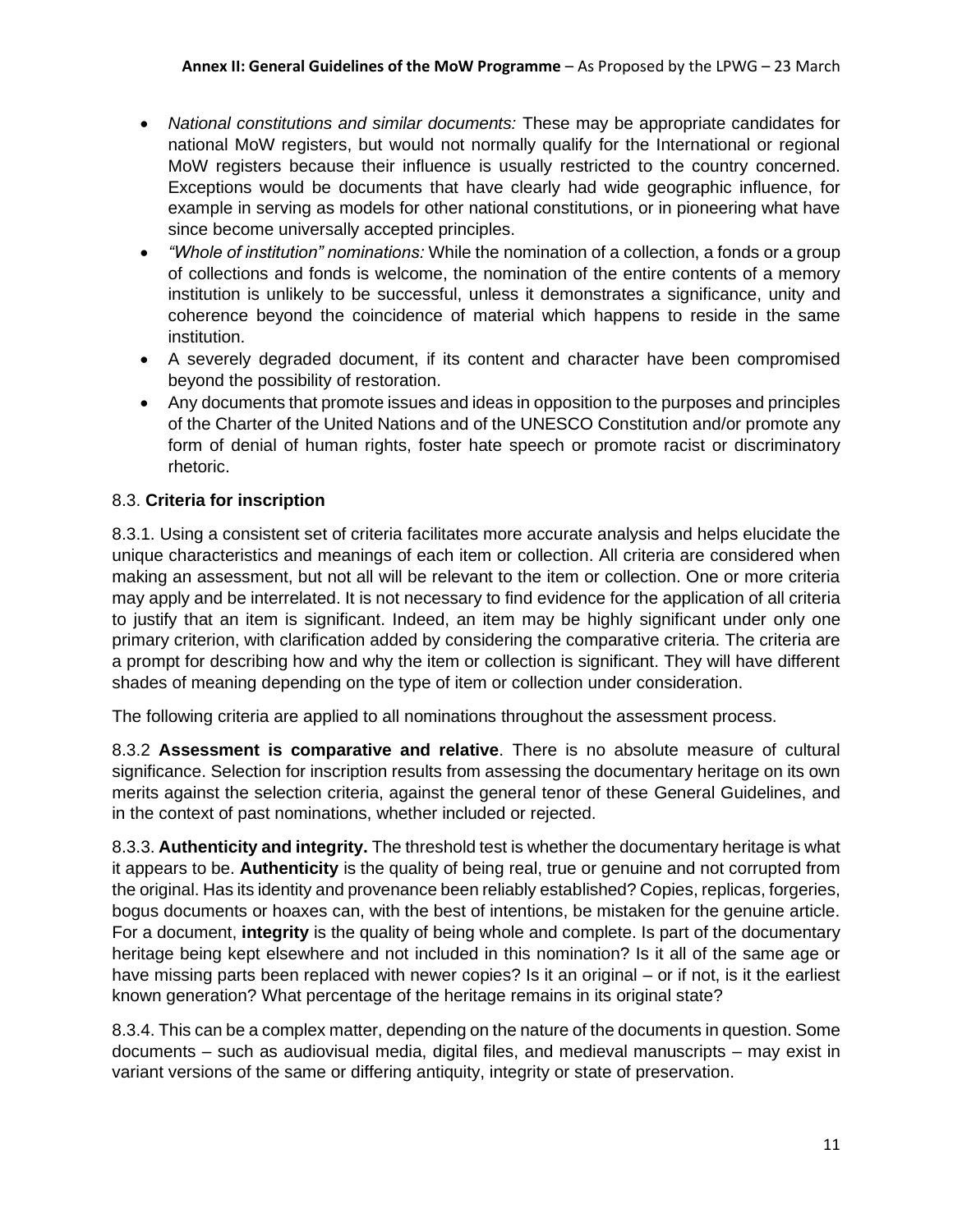## 8.3.5. **World significance:** *Primary criteria*

8.3.5.1. The IAC considers documentary heritage as having world significance if the documentary heritage meets one or more of the following three criteria. Nominators may make comments in relation to one or more of these criteria. *Not all the criteria will necessarily apply to a particular nomination – only those relevant should be chosen.*

8.3.5.1.1. *Historical significance***.** What does the documentary heritage tell us in relation to the history of the world? For example, does it deal with:

- Political or economic developments, or social or spiritual movements;
- Eminent personalities in world history;
- Events of world-changing import;
- Specific places relating to times, events or people;
- Unique phenomena;
- Noteworthy traditional customs;
- Evolving relations between or among countries or communities;
- Changes in patterns of life and culture;
- A turning point in history, or a critical innovation;
- An example of excellence in the arts, literature, science, technology, sport or other parts of life and culture.

8.3.5.1.2. *Form and style significance***.** Significance may lie in the physical nature of the documentary heritage. Some documents may seem unremarkable in this respect – for example, hand written manuscript or typescript paper records – but can, for example, have stylistic qualities or personal associations that deserve attention. Other forms of documentary heritage may display innovative qualities, high levels of artistry or other notable features. For example:

- The documentary heritage may be a particularly fine exemplar of its type;
- It may have outstanding qualities of beauty and craftsmanship;
- It may be a new or unusual type of carrier;
- It may be an example of a type of document that is now obsolete or superseded.

8.3.5.1.3. *Social, community or spiritual significance*. It may be that the documentary heritage attached to a specific existing community is demonstrably significant. For example, a community may be strongly attached to the heritage of a beloved (or even a hated) leader, or to the documentary evidence related to a specific incident, event or site with particular associations. Or it may revere the documentary heritage associated with a spiritual leader or a saint. Information should be provided on how this attachment is expressed.

### 8.3.6. **World significance:** *Comparative criteria*

8.3.6.1. The IAC needs further information on the character of the documentary heritage itself.

8.3.6.1.1. *Uniqueness or rarity***.** Can the document or the collection be described as unique (the only one of its kind ever created) or rare (one of a few survivors from a larger number)? This quality may need elaboration: a collection or manuscript or other item may be unique but not necessarily rare. There may be other collections or items which are similar but not identical.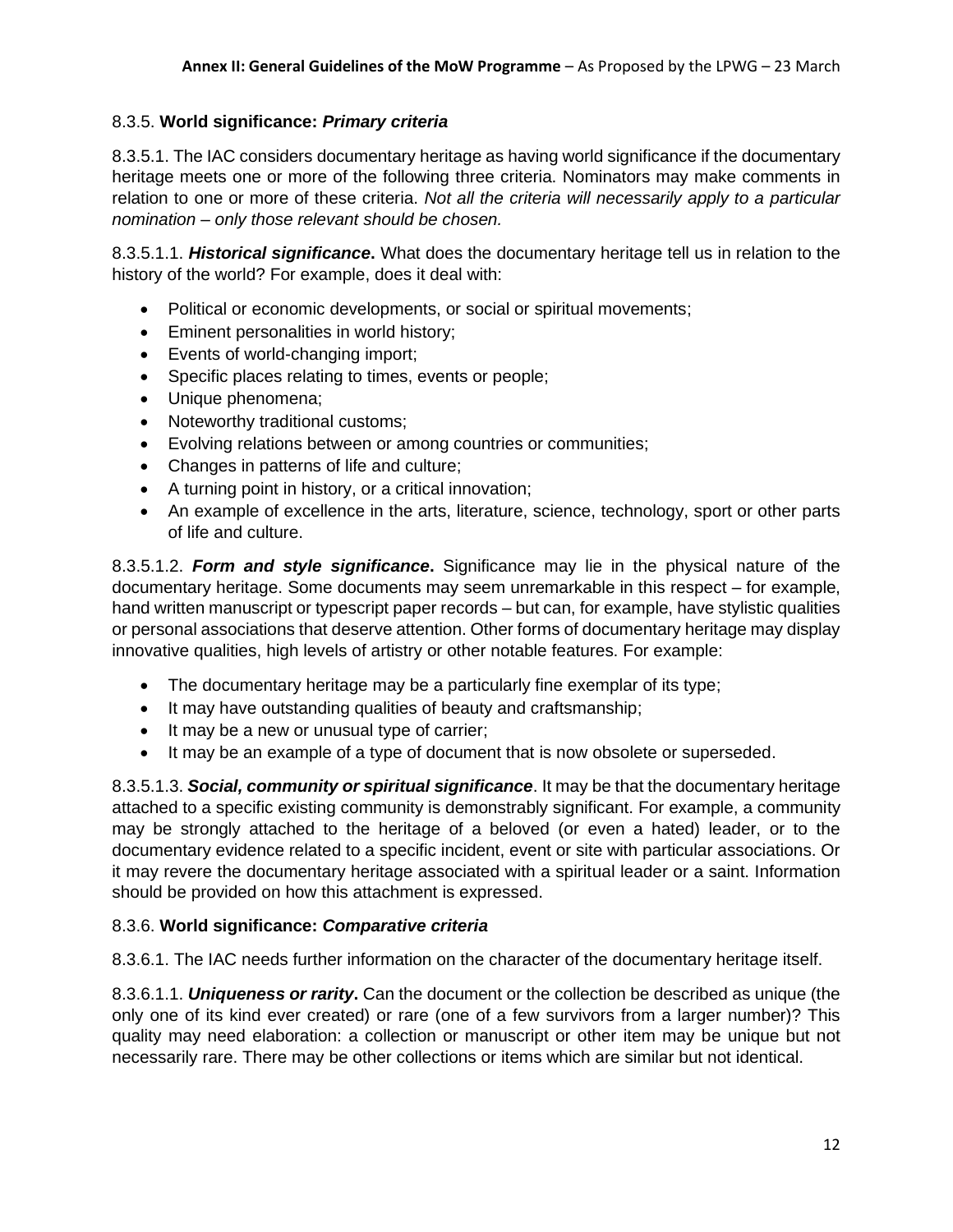8.3.6.1.2. *Condition***.** The condition of a document may not, in itself, be a test of its significance but it is relevant to its eligibility for inscription. A severely degraded document may be ineligible if its content and character have been compromised beyond the possibility of restoration. Conversely, a document may be in good condition but be poorly or insecurely housed, and may therefore be at risk. Depending on the nature of the document or the collection, the description in the nomination form will need to be sufficiently detailed to allow an appreciation of current risk and/or conservation needs. It provides the baseline from which, if inscribed, their ongoing condition and security is monitored.

## 8.3.7. **Statement of Significance**

8.3.7.1. Nominators should include in their nominations a statement of significance. This is a summary of the points made under the primary and comparative criteria, and the test of authenticity and integrity.

8.3.7.2. It should go on to explain:

- Why this documentary heritage is important to the memory of the world and why its loss would impoverish the heritage of humanity.
- What its impact positive or negative is or has been on life and culture beyond the boundaries of a nation state or region.

### 8.4. **Formalities for submitting nominations**

8.4.1. The documentary heritage may be publicly or privately owned.

8.4.2. The instructions set out in the nomination form, available on the MoW website, are part of these General Guidelines.

8.4.3. For practical reasons, nominations are limited to two per country in each two-year cycle. When there are more than two, the relevant national MoW committee or UNESCO National Commission or, in the absence of a National Commission, the relevant government body in charge of relations with UNESCO, will be asked to make a choice and explain their reasons for the choice.

8.4.4. Two or more nominators in different Member States may submit joint nominations where collections or groupings are divided among owners/custodians: there is no limit on the number of such nominations nor on the number of partners involved. Where the nominator is not also the owner/custodian, the owner/custodian would need to consent to the nomination. If the owner/custodian withholds consent, the nominator would need to explain the reason.

8.4.5. There are some specific limitations on the types of documentary heritage which may be nominated. More information is provided on this issue in **Section 8.2**.

8.4.6. A nominated bibliographical or archival collection and a fonds must be finite, with clear beginning and end dates, and must be closed. Vaguely described or open-ended nominations will not be accepted. Typical examples are a closed archival fond identified by box and location numbers, a database of fixed size and content, or an inventoried collection. If catalogue or registration details are too unwieldy, provide a description of the contents with sample catalogue entries, accession or registration numbers or add such details as an appendix.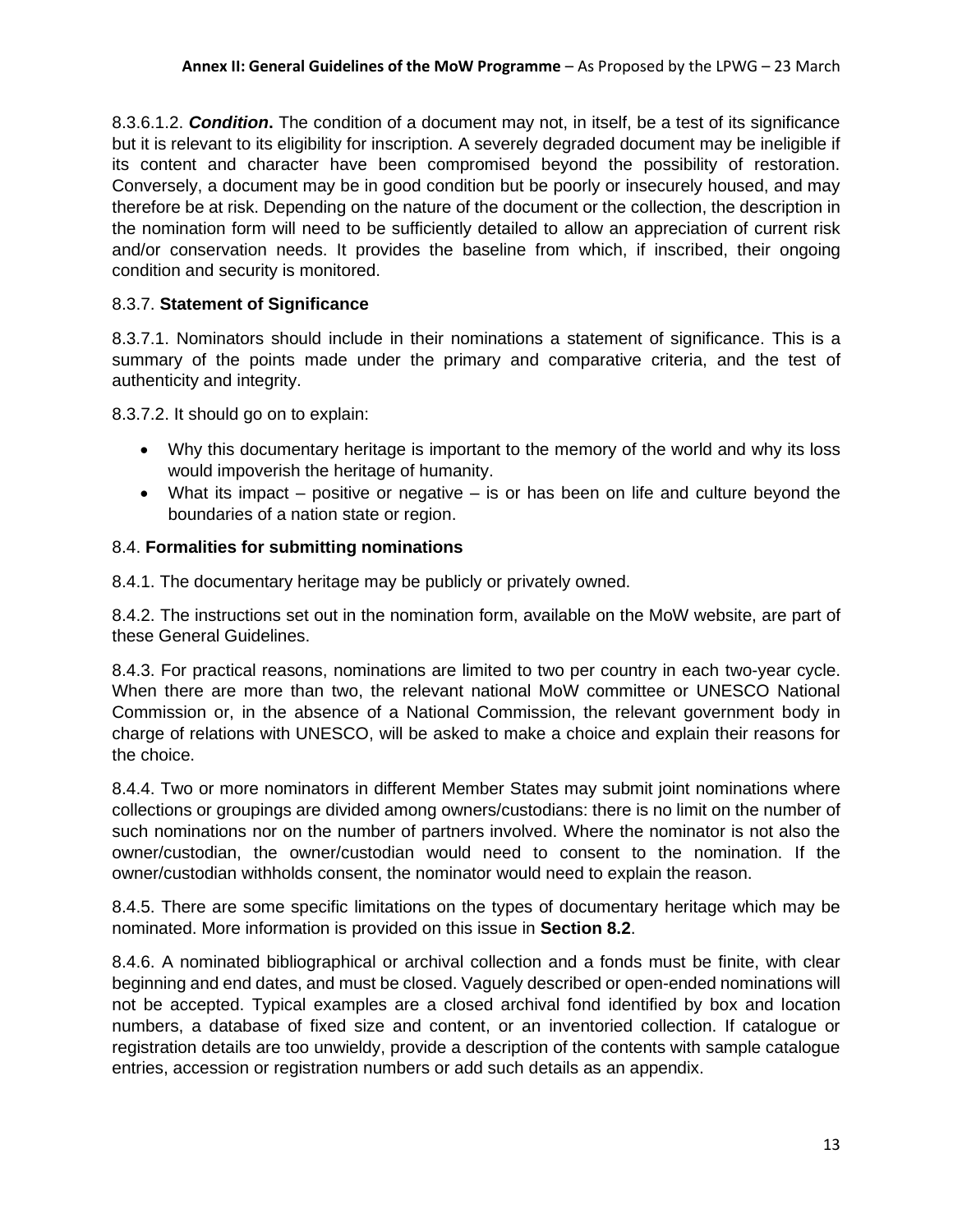8.4.7. Where documentary heritage exists in multiple copies and similar but variant versions – for example, books and feature films – the nomination will be deemed to apply to the work itself, rather than just the specific copy or copies cited, although at least one specific copy must be identified in the nomination. Under certain circumstances, further copies of exemplars of documents can be proposed for addition to an existing Register inscription. **Section 8.7** provides further details on this issue.

8.4.8. **Brevity.** Nominations should be comprehensive but no longer than necessary: they are judged by quality, not quantity. There is no mandatory length, but a maximum of about fifteen A4 pages is usually sufficient.

8.4.9. **Pictures, lists, graphics or digital files** can be added as appendices when needed, and these can be very helpful to the RSC/IAC's assessment. Acceptance of a nomination by the MoW Secretariat is deemed to grant UNESCO permission to publish the nomination form, including its images and graphics, on both the online platform for Member States (see **Section 8.5.3.2.1** for details of this platform) and on the MoW website. Unless declared otherwise, it is also deemed to grant UNESCO the right to publish and use images and graphics for publicity purposes should the nomination be inscribed. It is expected that digital files will be kept to a reasonable size for the sake of practicality.

8.4.10. **Objectivity.** Every nomination stands on its own merits. Nominations should be based on fact, and written in impartial and objective language. The use of grandiose or unprovable claims, or derogatory, propagandistic or polemical language, is counter-productive and makes assessment more difficult. Nor is it helpful to add interpretations, such as drawing parallels with other historical events. Such nominations may be rejected or returned to the nominator for revision.

8.4.11. **Accessibility.** Nominators are encouraged to make their documentary heritage publicly accessible, whether on-site or on the internet, wherever practicable. While this is not a precondition for inscription, accessibility is an objective of the MoW Programme and is obviously helpful in the assessment process.

8.4.12. **Legal.** The posting of nominations on the online platform for Member States or on the MoW website or the inscription of documentary heritage on a register does not place any legal or financial obligations on the MoW Secretariat. It does not formally affect ownership, custody or use of the material. It does not, of itself, impose any constraint or obligation on owners, custodians or governments. By the same token, it does not impose any obligation on UNESCO to resource conservation, management or accessibility of the material. It does, however, represent a commitment of the owners/custodians of inscribed heritage to its preservation and accessibility.

## 8.5**. The nomination process**

## 8.5.1. **Submission**

8.5.1.1. Every two years, after the Executive Board has fixed the date for the nomination cycle, the MoW Secretariat issues a call for nominations on the MoW website. The call for nominations includes a deadline for the submission of the nominations, which shall be at least 4 months after the issuance of the call, as well as the selection criteria the nomination must meet.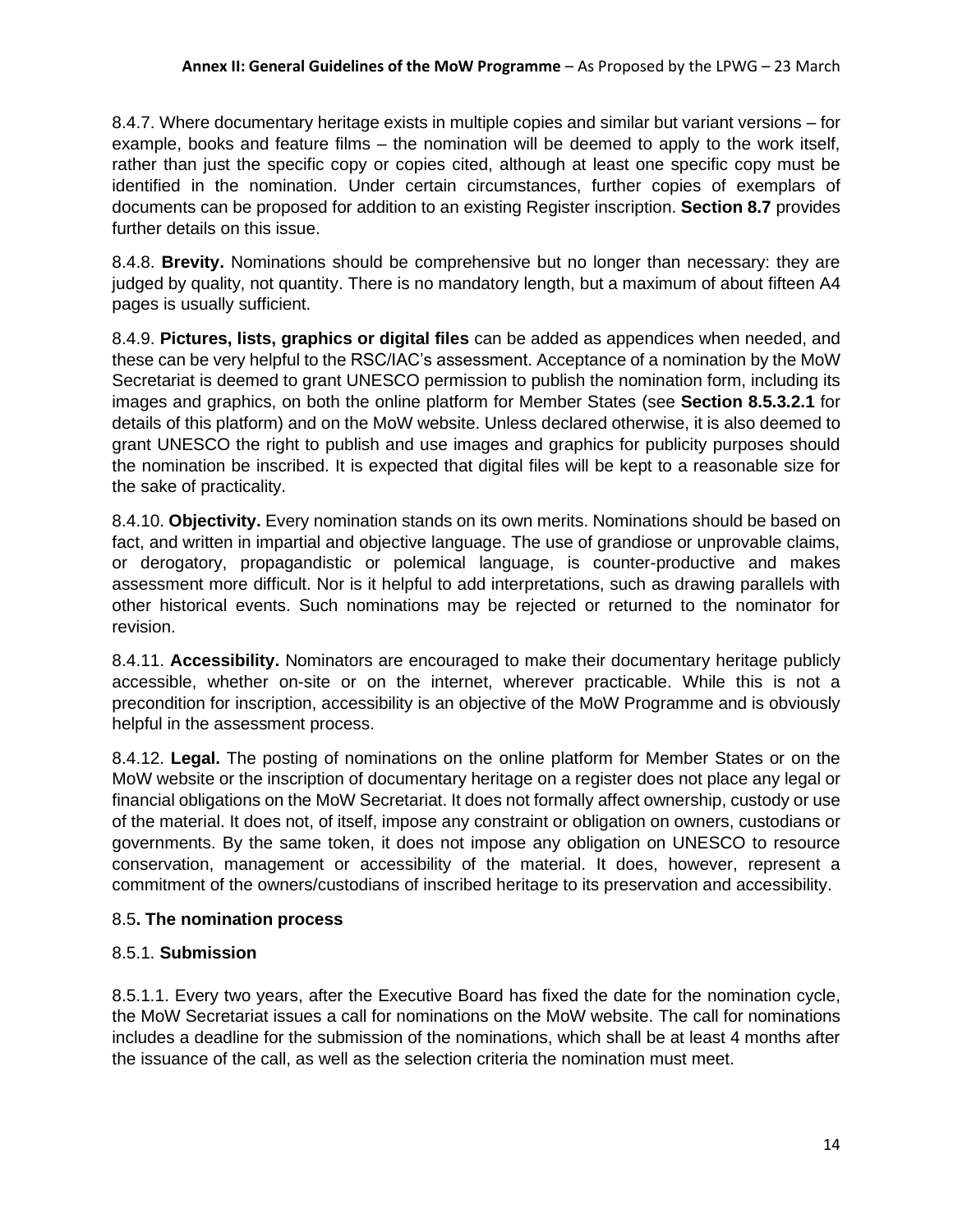8.5.1.2. Nominations, including joint nominations as defined in **Section 8.4.4** above, may be submitted to the MoW Secretariat, electronically and in hard copy, only by Member States through their National Commission for UNESCO or, in the absence of a National Commission, the relevant government body in charge of relations with UNESCO, involving, if one exists, the relevant national MoW committee.

8.5.1.3. Notwithstanding **Section 8.5.1.2** above, any person or organisation, with the prior written consent of the owners or custodians, may submit nominations through the National Commission for UNESCO or, in the absence of a National Commission, the relevant government body in charge of relations with UNESCO, involving, if one exists, the relevant national MoW committee, of the Member State concerned by the nomination.

8.5.1.4. The following international organizations may submit nominations through the MoW Secretariat:

- The United Nations and other organizations of the United Nations system with which UNESCO has concluded mutual representation agreements;
- Organizations of the United Nations system with which UNESCO has not concluded mutual representation agreements;
- Intergovernmental organizations; and
- International non-governmental organizations that are in an official partnership with UNESCO, in accordance with the Directives concerning UNESCO's partnership with nongovernmental organizations.

8.5.1.5. If the nomination concerns one or more Member States, the concerned Member States shall approve the nomination submitted by international organizations. Such international organizations may apply for approval through the National Commission for UNESCO or, in the absence of a National Commission, the relevant government body in charge of relations with UNESCO, of the Member States concerned.

8.5.1.6. The nomination must follow the prescribed nomination form on the MoW website.

## 8.5.2. **Registration of nominations by the MoW Secretariat**

8.5.2.1. The MoW Secretariat registers each nomination, confirms the receipt to the nominator, and verifies its completeness. If the nomination is incomplete, the MoW Secretariat will promptly request missing information to the nominator. Further action will not be taken until the nomination is complete.

8.5.2.2. If the nomination is complete, the MoW Secretariat notifies the nominator, copying the concerned Permanent Delegation, National Commission for UNESCO or, in the absence of a National Commission, the relevant government body in charge of relations with UNESCO. In case the nomination is about a document that refers to, or emanates from, a concerned Member State, the Permanent Delegation, National Commission for UNESCO or, in the absence of a National Commission, the relevant government body in charge of relations with UNESCO, or the National MoW Committee of this Member State is also notified by the MoW Secretariat. The MoW Secretariat may also notify the relevant Regional MoW Committee, if one exists.

8.5.2.3. The MoW Secretariat uploads the nomination form on the online platform for Member States.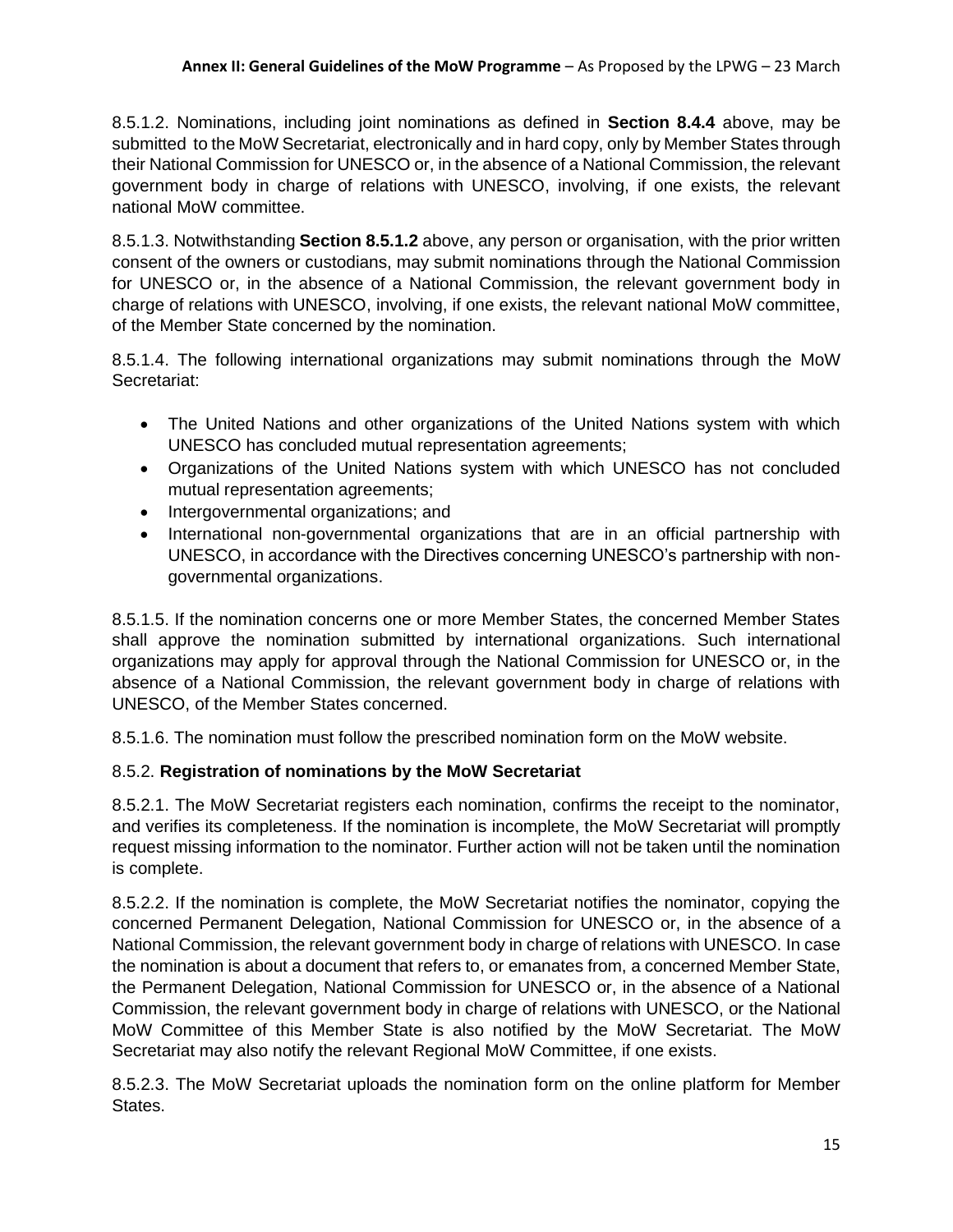8.5.2.4. The MoW Secretariat will then transmit the nomination to the Register Sub-Committee (RSC) for assessment.

### 8.5.3. **Admissibility and assessment of nominations by the Register Sub-Committee (RSC)**

### 8.5.3.1. **Admissibility**

8.5.3.1.1. As part of the process, the RSC will determine the admissibility of the nomination, taking into account the list of inadmissible documents in **Section 8.2.2**.

8.5.3.1.2. The RSC's decision as to whether a particular nomination is inadmissible is final, and will be communicated to the nominator by the MoW Secretariat.

### 8.5.3.2**. Dissemination of information**

8.5.3.2.1. Once the RSC has cleared those nominations that are admissible for assessment, the MoW Secretariat uploads them on the online MoW platform set up to host all documentation on nominations to the International MoW Register. The MoW Secretariat announces the upload to Member States. The platform is accessible to Permanent Delegations to UNESCO, National Commissions for UNESCO or, in the absence of a National Commission, the relevant government body in charge of relations with UNESCO, Regional MoW Committees and National MoW Committees. Member States are automatically notified by email of any new information uploaded onto the platform. Member States may provide access to nomination files hosted on this platform to non-public documentary heritage and/or relevant national stakeholders for the purpose of facilitating the submission of comments or contestations by any individual or entity, as specified in **Section 8.5.3.3.2** below.

### 8.5.3.3. **Submission of comments or contestations**

8.5.3.3.1. Once all nominations are uploaded onto the platform for Member States, during a period of 60 days from the upload, extended up to a maximum of 90 days upon request by a Member State, Member States may provide comments, additional information, including contestations, using a fixed form established by the MoW Secretariat and available on the MoW website. The MoW Secretariat confirms the receipt of the form and forwards it to the nominators, the RSC and the IAC.

8.5.3.3.2. Subject to **Section 8.5.3.2.1** on access to nomination files hosted on the online platform to non-public documentary heritage and/or relevant national stakeholders, a specified window will also be declared during which public comments, support or other information relevant to aspects of any current nomination, may be lodged by any individual or entity through Member States, using the National Commission for UNESCO or, in the absence of a National Commission, the relevant government body in charge of relations with UNESCO, involving, if one exists, the relevant national MoW committee. For instance, the sender may wish to provide information to supplement the nominator's case, or may contest the nomination on the grounds of its content or whether the admissibility and selection criteria have been met. Comments which go beyond these areas, however, will not be considered by the RSC.

8.5.3.3.3. If a Member State contests a nomination, the applicable process is described in **Section 8.6 "Incidental Process"**.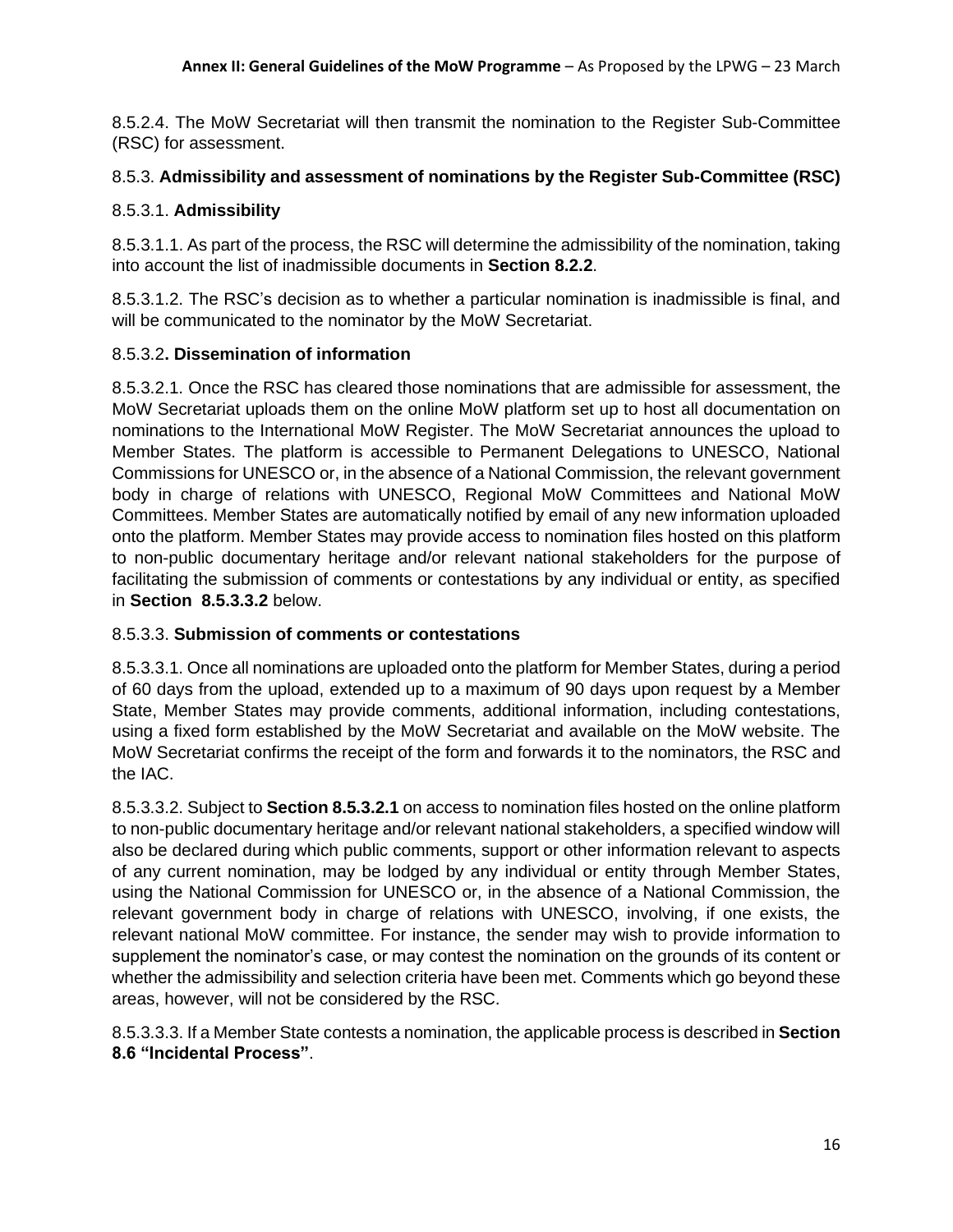### 8.5.3.4. **Assessment**

8.5.3.4.1. The RSC is charged with the thorough assessment of each nomination, which will include consultation with expert referees proposed by the nominator as well as other experts independently chosen by the RSC. The RSC seeks comment and evaluation from whatever appropriate sources it considers necessary, and will compare every nomination with similar documentary heritage, including heritage already inscribed on the International MoW Register.

8.5.3.4.2. The assessment process is transparent, while having due regard for privacy concerns which may require confidentiality, and to the Code of Ethics of the IAC. The RSC operates at arm's length from the nominator so that its objectivity is not influenced. All communication with the nominator is through the MoW Secretariat.

8.5.3.4.3. As the RSC's assessment of the uncontested nominations proceeds, the MoW Secretariat may request additional information from the nominator, who may modify or update the nomination in compliance with the criteria set out in **Section 8.3**.

8.5.3.4.4. The RSC's assessments and recommendations are the result of collegial discussion and conclusion by the whole group. The work of individual RSC members is not identified.

8.5.3.4.5. When the RSC makes its recommendation to the IAC, the MoW Secretariat notifies the nominator in writing about the nature of the recommendation made, copying the Permanent Delegation, the National Commission for UNESCO or, in the absence of a National Commission, the relevant government body in charge of relations with UNESCO, Regional MoW Committees and the National MoW Committees of the Member State concerned.

8.5.3.4.6. The nominator will be given the opportunity to respond. If the RSC is not fully convinced, the nominator may be asked to provide an adapted nomination form with additional information or a stronger argument.

8.5.3.4.7. Based on the responses of the nominator, the RSC can then reconsider its assessment before submitting its recommendations to the IAC.

8.5.3.4.8. With respect to any nomination, the RSC will recommend to the IAC one of the following courses of action, with supporting reasons:

**INSCRIPTION**: the selection criteria have been met.

**PROVISIONAL INSCRIPTION**: the selection criteria have been met but some technical details are incomplete. A date for submission of the missing information will be specified, and if duly provided inscription automatically follows.

**REFER AND RESUBMIT**: the nominated heritage may potentially meet the criteria for inscription but the information provided is inadequate to fully establish this. The nominator is invited to submit a fuller nomination for assessment in the next biennial cycle.

**REJECTION**: the nomination does not demonstrate that the criteria for inscription set out in **Section 8.3** has been met. Rejection of a nomination is not necessarily a negative comment either on the significance of the documentary heritage, or the nomination form itself. For example, the RSC may feel that the documentary heritage would more appropriately be nominated for a national or regional MoW register. It may determine that it would be best as part of a joint nomination rather than on its own. Or it may conclude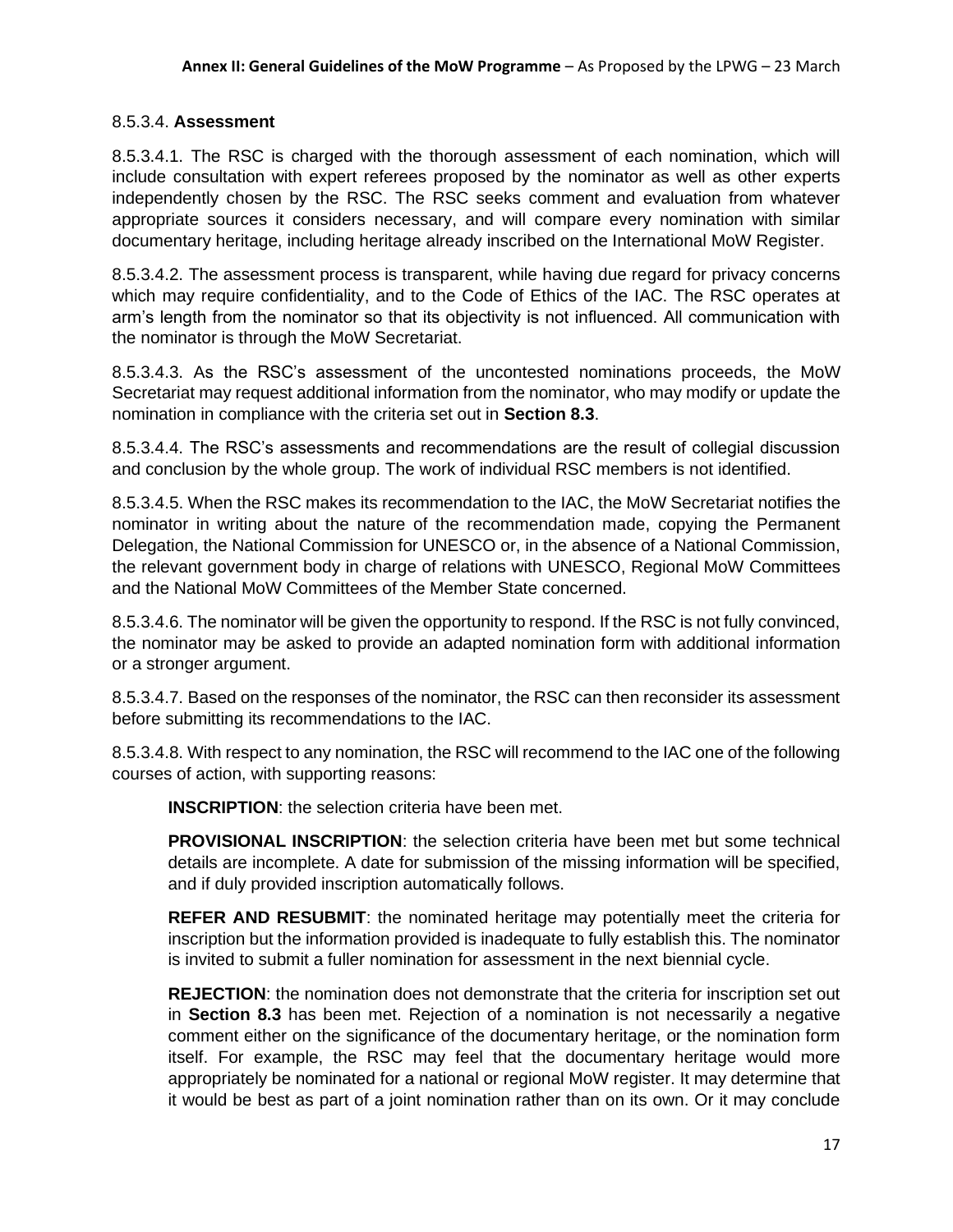that the nominator has not made a convincing case on this occasion. Rejection does not preclude re-submission. A nomination, including the original submission, can be submitted up to a maximum of three times, if the content of the nomination is unchanged.

8.5.3.4.9. The RSC submits its recommendations, with supporting explanations, to the IAC at least two months ahead of its ordinary biennial meeting.

### 8.5.3.5. **Assessment of nominations by the International Advisory Committee (IAC)**

8.5.3.5.1. The assessment process is transparent, while having due regard for privacy concerns which may require confidentiality, and to the Code of Ethics of the IAC. The IAC operates at arm's length from the nominator so that its objectivity is not influenced. All communication with the nominator is through the MoW Secretariat.

8.5.3.5.2. On the basis of the RSC recommendation, the IAC makes its recommendation on each nomination.

8.5.3.5.3. The IAC will recommend one of the following courses of action, with supporting reasons:

**INSCRIPTION**: the criteria for inscription set out in **Section 8.3** have been met.

**PROVISIONAL INSCRIPTION**: the criteria for inscription set out in **Section 8.3** have been met but some technical details are incomplete. A date for submission of the missing information will be specified, and if duly provided inscription automatically follows.

**REFER AND RESUBMIT**: the documentary heritage may potentially meet the criteria for inscription set out in **Section 8.3** but the information provided is inadequate to fully establish this. The nominator is invited to submit a fuller nomination for consideration in the next cycle.

**REJECTION**: the nomination does not demonstrate that the criteria for inscription set out in **Section 8.3** on the International MoW Register can be met. Rejection of a nomination is not necessarily a negative comment either on the significance of the documentary heritage, or the nomination form itself. For example, the RSC may feel that the documentary heritage would more appropriately be nominated for a national or regional MoW register. It may determine that it would be best as part of a joint nomination rather than on its own. Or it may conclude that the nominator has not made a convincing case on this occasion. Rejection does not preclude re-submission. A nomination, including the original submission, can be submitted up to a maximum of three times, if the content of the nomination is unchanged.

8.5.3.5.4. The IAC will recommend to the Director-General to include an item on the agenda of the Executive Board of UNESCO. This item will propose that the Executive Board endorse the nominations decided upon by the IAC. The details of nominations will be contained in an information document to the Executive Board.

8.5.3.5.5. The MoW Secretariat shall notify the nominators of the outcome and announce the successful nominations to the media. Inscriptions will be put on the MoW website.

8.5.3.5.6. Any request by a Member State addressed to the MoW Secretariat for information regarding a nomination shall receive a response within 30 calendar days of receipt.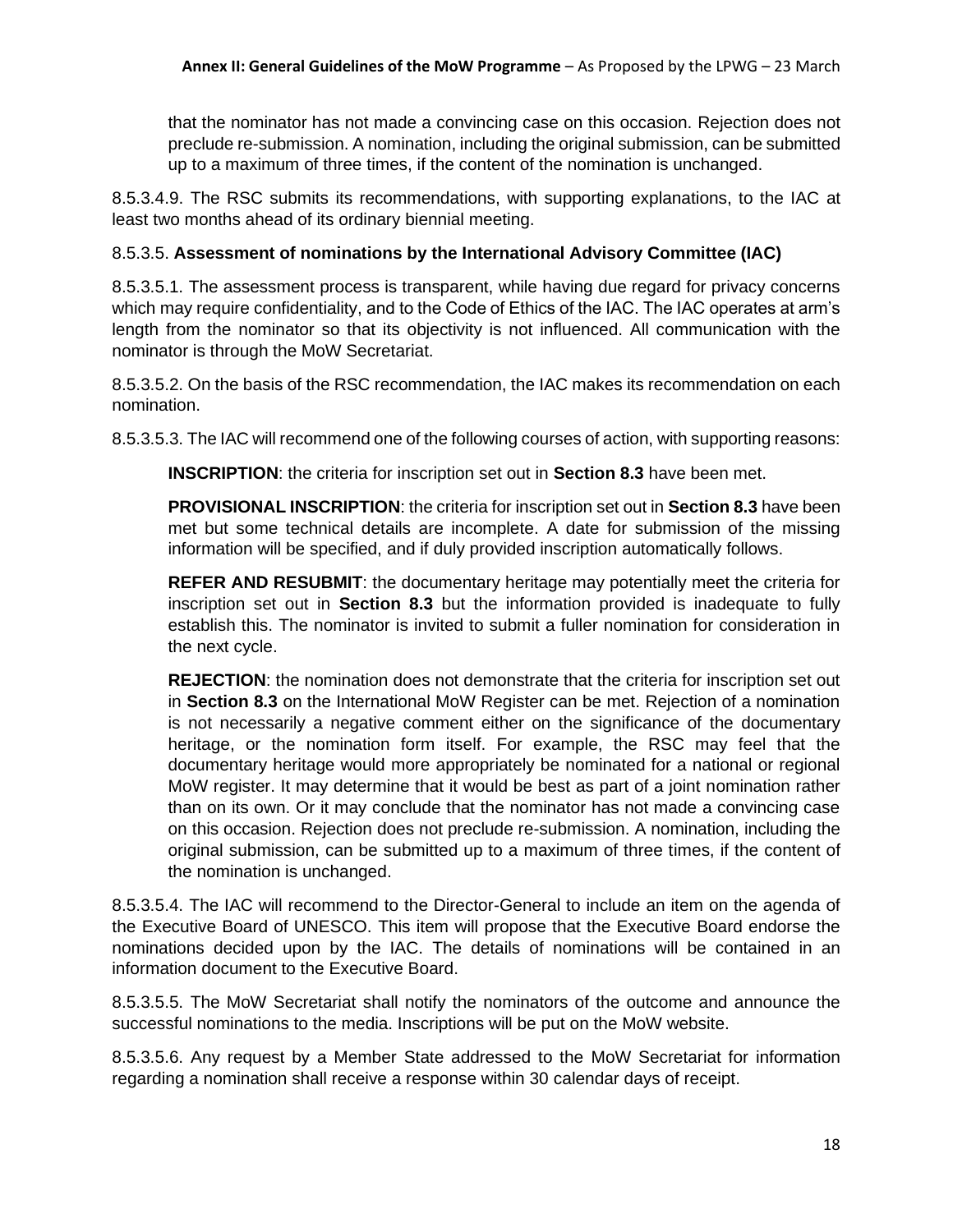#### 8.6. **Incidental process**

8.6.1. Only contestations raised by Member States which are concerned by a particular nomination will be taken into account.

8.6.2. Contestations by other Member States, or, as appropriate, by other stakeholders, will be taken into account only if they concern the criteria for inscription set out in **Section 8.3**, or the threshold for admissibility of documents highlighted in **Section 8.2.**

8.6.3. From the day nominators are notified by the MoW Secretariat of contestations expressed over their nomination, nominators have 30 days, extended upon request by a Member State up to a maximum of 90 days, to respond. Member States expressing such contestations may indicate within 30 days of the date they receive the response by the nominators if they maintain or withdraw their contest. At the expiry of this period, and if there has been no reply from such Member States, their contestations will be considered to have been withdrawn.

8.6.4. All communications are carried out through the MoW Secretariat, which uploads them in a timely manner onto the online platform for Member States and forwards them to the contesting Member State, and, if applicable, to the RSC and the IAC.

8.6.5. Nominations may be contested on technical or other grounds. The nature of the contestation will determine the process employed for a possible resolution of the issue.

### 8.6.5.1. **Nominations contested on technical grounds**

8.6.5.1.1. Nominations are contested on technical grounds if they raise issues associated with the list of inadmissible nominations specified in **Section 8.2** and/or the criteria for inscription specified in **Section 8.3**. Such contestations may be expressed by any individual or entity through Member States, using the National Commission for UNESCO or, in the absence of a National Commission, the relevant government body in charge of relations with UNESCO, involving, if one exists, the relevant national MoW committee, as specified in **Section 8.5.3.3.2**. In this case, the RSC shall be requested to examine such contestations and offer technical advice as to how the questions raised may be addressed by the nominator.

8.6.5.1.2. If the parties concerned are satisfied by the advice of the RSC, the nomination gets back on track as de-contested, and therefore proceeds for formal RSC/IAC assessment, as specified in **Section 8.5.3.4** and **Section 8.5.3.5**. If not, within 30 days from the receipt of the final advice from the RSC, the concerned parties may use the procedure indicated in **Section 8.6.5.2.**

### 8.6.5.2. **Nominations contested on other grounds**

8.6.5.2.1. Nominations are contested on other grounds if the reasons advanced for the contestation fall outside the scope of the admissibility threshold and the criteria for inscription as set out in **Section 8.2** and **Section 8.3** respectively. Such contestations shall only be expressed formally, in writing, by a Member State during the periods or events mentioned under **Section 8.5.3.3** above.

8.6.5.2.2. The IAC shall treat all admissible nomination files equally, taking into account **Section 8.6.5.2.4** below.

8.6.5.2.3. If a nomination file has been formally contested by one or more Member States on other grounds, an expert evaluation of the file by the RSC may be conducted and results of such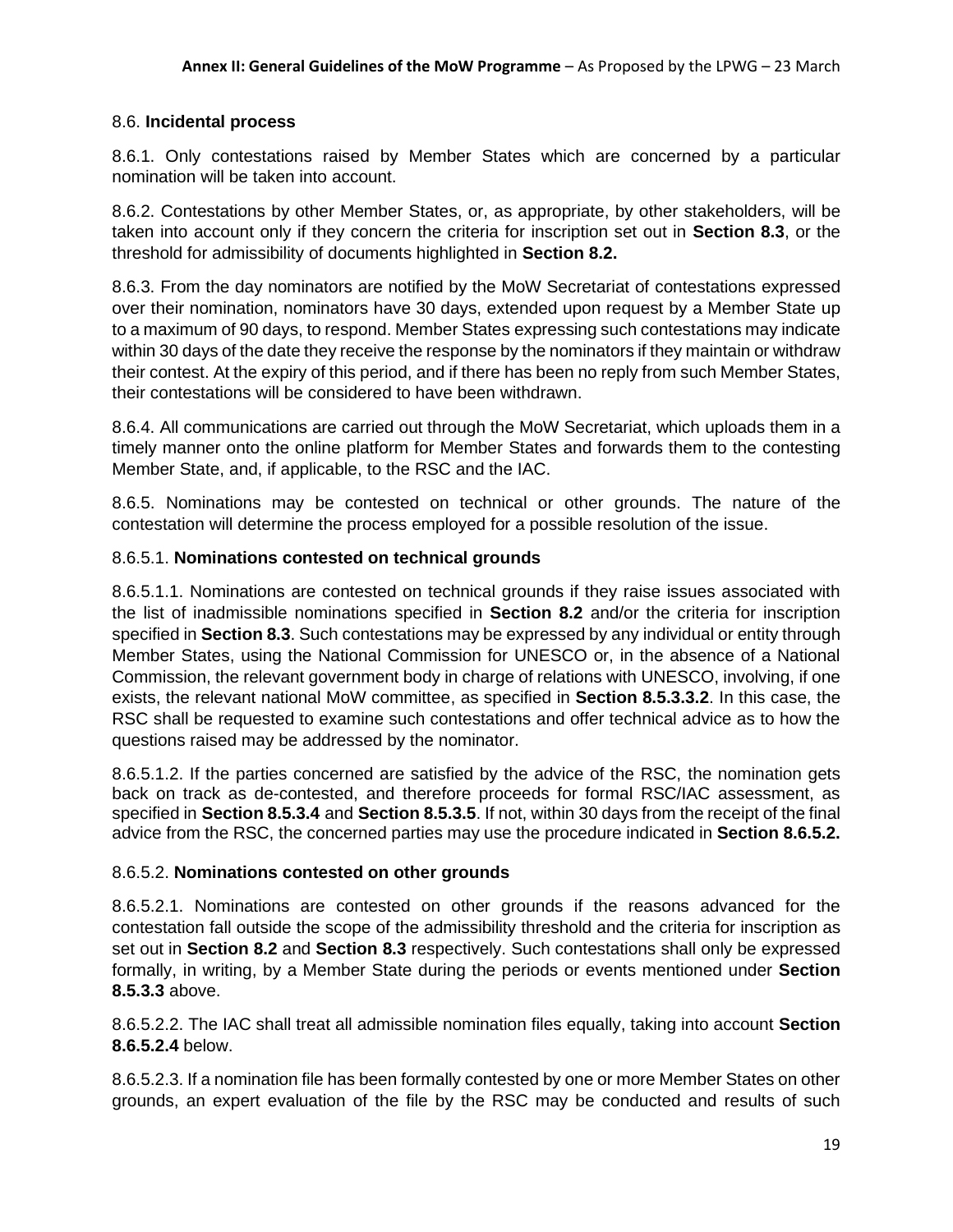evaluation are kept confidential and not notified to anyone, unless the concerned parties agree that the RSC evaluation could prove helpful in resolving the contest. Any further processing of the file through the cycle will be pending on the results of the dialogue process established by the concerned parties. While the dialogue process is underway, the nomination file will be stored on the platform.

8.6.5.2.4. If one or more parties to the contest object to the evaluation process as provided for in **Section 8.6.5.2.3** through a written request addressed to the UNESCO Director General indicating that they are ready to engage into a mediated/facilitated dialogue process, the Secretariat shall immediately instruct the IAC that the RSC evaluation and all other subsequent steps of processing the file through the cycle shall be withheld and dependent on the results of the dialogue process.

8.6.5.2.5. Within a period between 3 to 6 months after the receipt of the written request as mentioned in **Section 8.6.5.2.4** above, the Director General, after consultation with the concerned parties, shall nominate a mediator/facilitator agreed by the concerned parties, who shall engage in good faith and in a spirit of understanding and cooperation among nations, into a genuine dialogue process without time limit.

8.6.5.2.6. The costs incurred for the mediation/facilitation process shall be covered by the concerned parties or through voluntary contributions made for this purpose.

8.6.5.2.7. The Secretariat shall inform the Executive Board at the end of every cycle on the progress of the dialogue on all ongoing contests in the form of an information document.

8.6.5.2.8. While the dialogue process as provided for in **Section 8.6.5.2.5** is underway, the nomination file will be stored on the platform under the name "Pending Nominations" accessible only by the concerned parties. The title and a short, factual explanatory note on the state of the file shall be published on the platform instead of the file itself.

8.6.5.2.9. The nomination file will be reintroduced with priority in the ongoing cycle after the Secretariat has been informed by the concerned parties that the contest has been resolved.

8.6.5.2.10. The outcome of the dialogue may not be prejudged but the Member States concerned are expected to conduct such dialogue in the spirit of the 2015 Recommendation, "underlining the importance of documentary heritage to promote the sharing of knowledge for greater understanding and dialogue, in order to promote peace and respect for freedom, democracy, human rights and dignity."

## **8.7. Additions to existing inscriptions**

8.7.1. Where individual documents exist in multiple copies and variant versions – for example, printed books or feature films released in differing versions or multiple languages – the nomination will relate to the intellectual entity – the work – itself, rather than just the specific copy(ies) cited. If further copies of comparable integrity and antiquity are subsequently identified, they may be proposed for addition to an existing inscription.

8.7.2. The same mechanism will also apply to inscribed collections that prove to be incomplete: for example, where the collection is spread over multiple institutions and further parts of the collection are later identified. Further, as inscribed collections grow incrementally there may be a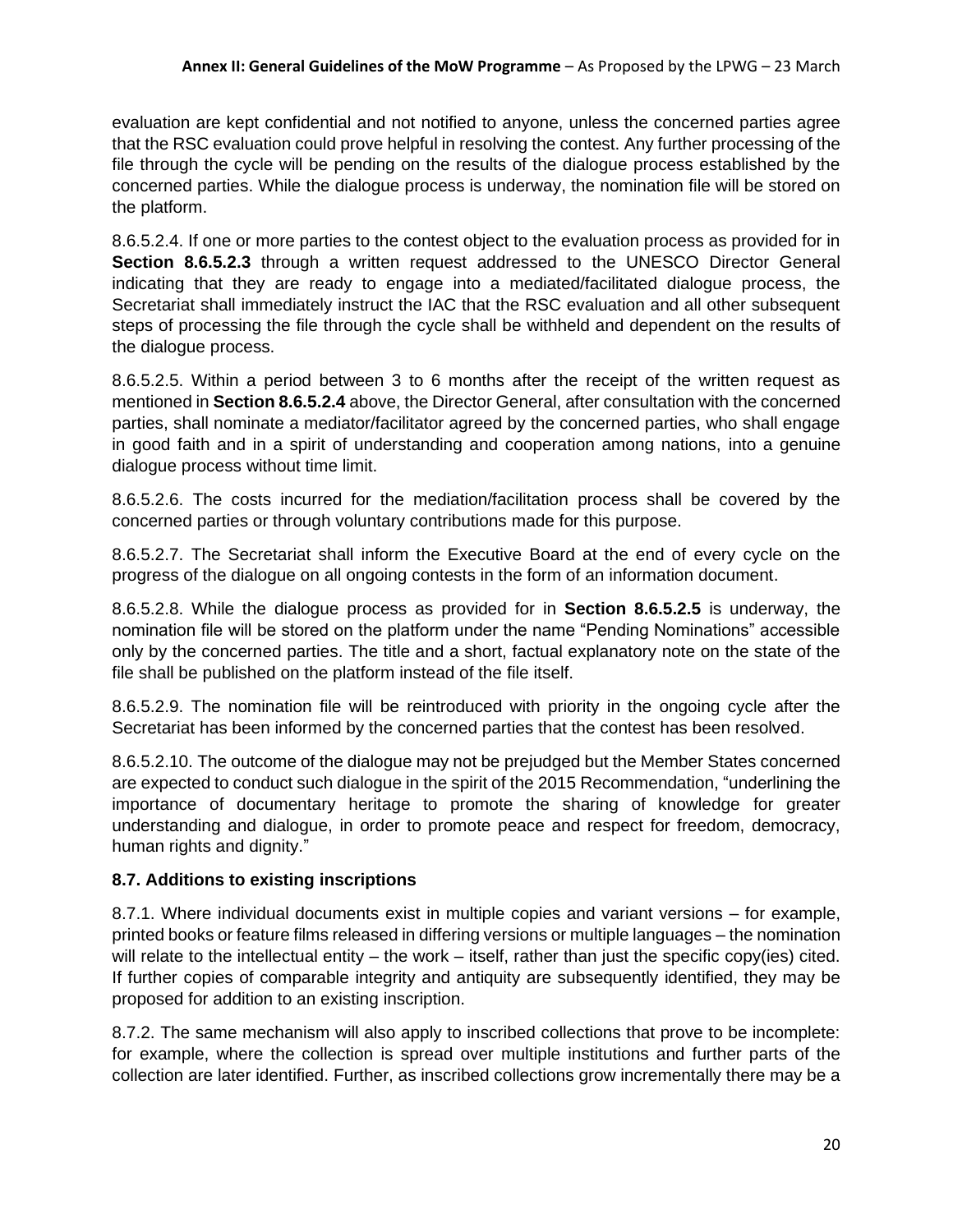case for updating an existing inscription, provided this does not change the character or attributes of the inscribed collection.

8.7.3. As detailed in the *Companion* to these General Guidelines, available on the MoW website, the retention of dynamic born digital material on the International MoW Register may require an update subsequent to the original inscription.

8.7.4. In all these cases, the process may be initiated by the owner/custodian, by the IAC or its Bureau, or the MoW Secretariat. The attendant case work is assigned to the RSC and may involve:

- reviewing the existing nomination and establishing standards of authenticity, uniqueness, integrity and rarity appropriate to the particular case;
- identifying the proposed exemplars, their owners/custodians and relevant management plans;
- preparing the case for adding the exemplars to the existing inscription;
- reviewing whether the currently inscribed document(s) continue to meet the selection criteria.

8.7.5. The MoW Secretariat then contacts the relevant owners/custodians to obtain their agreement to add the copies to the inscription.

8.7.6. Proposals utilise a simplified nomination form available on the MoW website. Beyond this, the closing date and other processes required for the biennial intake of nominations apply, with the outcome announced at the same time as the list of new inscriptions. A Certificate of Inscription is awarded to the owning/custodial institutions concerned.

## **8.8. Monitoring and reporting of inscriptions**

8.8.1. Consistent with the provisions of the 2015 Recommendation, the status and well-being of inscribed documents needs to be systematically monitored:

- to provide an assessment of the impact of inscription on the preservation of documentary heritage within a Member State or organization;
- to provide an assessment of the condition of the inscribed documents and of measures being taken to maintain it;
- to establish a framework to seek advice on preservation should their condition have deteriorated or be otherwise at risk;
- to promote collaboration and sharing of experiences across the MoW network and maintain the credibility of the MoW Programme.

8.8.2. All entities and individuals having custody of inscribed documentary heritage should file a report on its condition when requested by the MoW Secretariat, on a cycle of no more than six years, and in accordance with a calendar maintained by the MoW Secretariat. Reports will be referred, as appropriate, to the Register Sub-Committee (RSC) and the Preservation Sub-Committee (PSC), which will in turn recommend any follow up action. Failure to lodge a timely report will automatically initiate such follow-up action, and could potentially result in the IAC proposing the removal of the inscription from the International MoW Register by the UNESCO Executive Board.